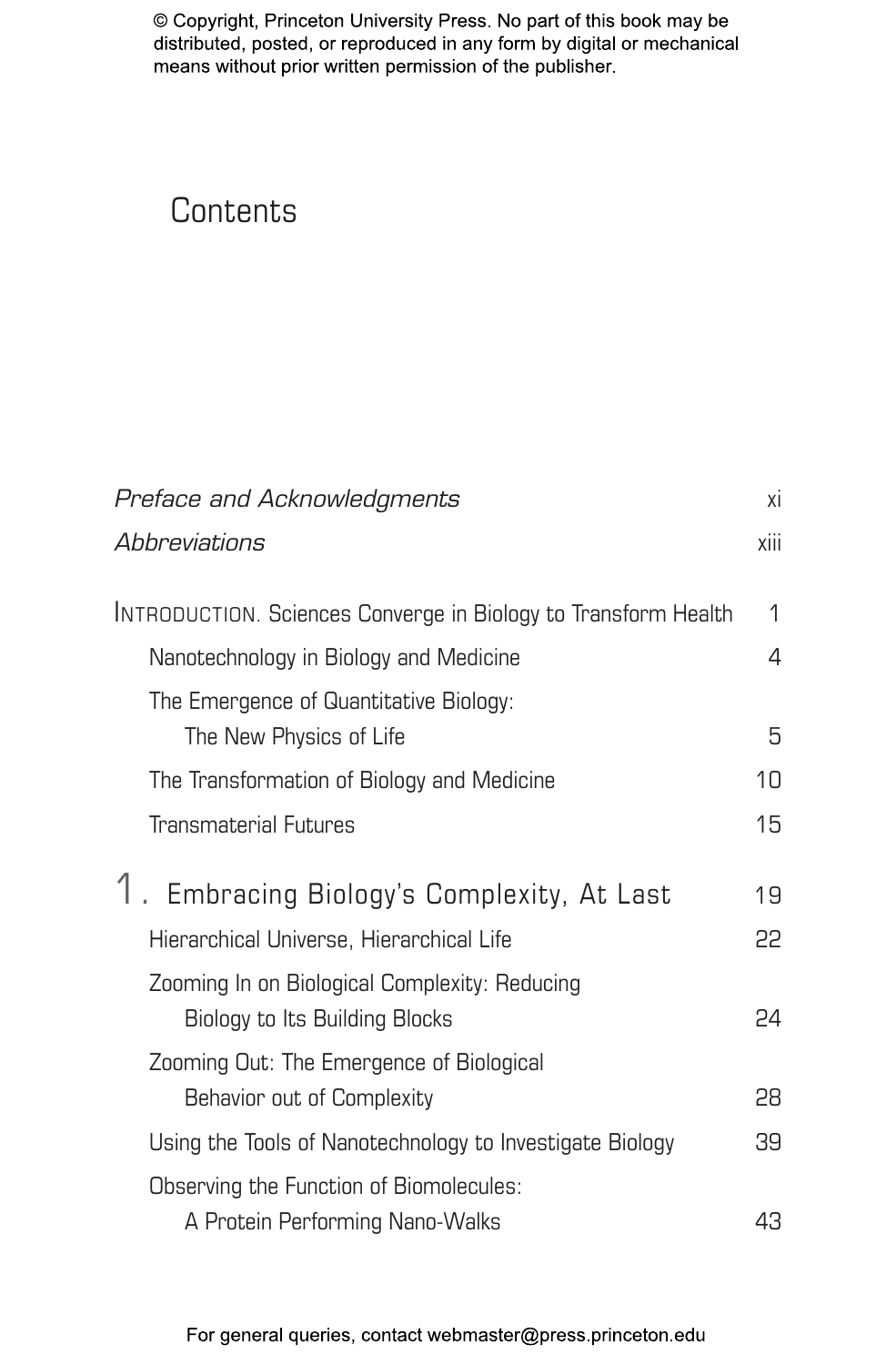| Cellular Behavior on Multiple Scales                                                             | 46 |
|--------------------------------------------------------------------------------------------------|----|
| How Do Whole Cells Respond to Forces and the<br>Mechanical Environment?                          | 49 |
| Translating Mechanics into Biology                                                               | 51 |
| Bridging Scales with Mechanical and<br><b>Electrical Signals</b>                                 | 57 |
| Bioelectricity Programs Organs' Activity                                                         | 58 |
| Hierarchical Biology, Hierarchical Brain and Mind                                                | 60 |
| By Embracing Biology's Complexity, Science Is<br>Closing a Historical Loop of Thousands of Years | 64 |
| 2. Learning by Making:<br>DNA and Protein Nanotechnology                                         | 67 |
| The Birth of DNA Nanotechnology                                                                  | 69 |
| Making Nanostructures with DNA                                                                   | 73 |
| DNA Origami                                                                                      | 76 |
| <b>DNA Nanorobots</b>                                                                            | 77 |
| Scaling Up DNA Nanotechnology                                                                    | 79 |
| Protein Nanotechnology                                                                           | 81 |
| Nanostructures That Optimize Themselves<br>through Biological Evolution                          | 91 |
| <b>Building Biomimetic Materials and Devices</b><br>with Nanotechnology                          | 92 |
| Future Devices: Quantum Physics Meets<br><b>Biology Meets Nanotechnology</b>                     | 94 |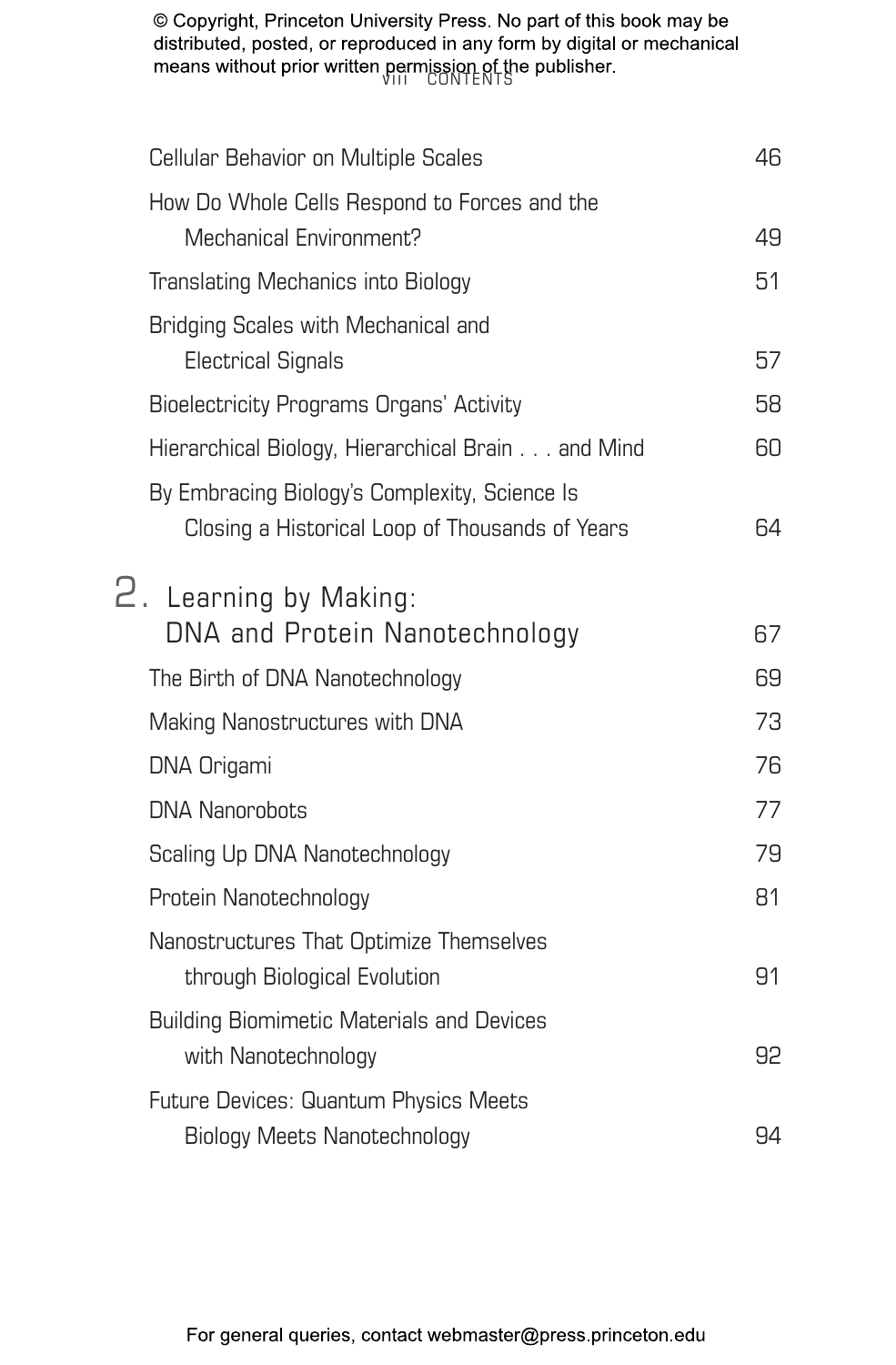| 3. Nano in Medicine                                    | 97              |
|--------------------------------------------------------|-----------------|
| A Brief History of Drug Discovery and the              |                 |
| Arrival of Nanomedicine                                | 98              |
| Antibiotic Resistance and Nanotechnology               | 1 <sub>04</sub> |
| Rational Drug Design Using Designer Proteins           | 111             |
| DNA Nanorobots for Programmable Chemical               |                 |
| Synthesis                                              | 114             |
| Nanotechnology for Targeted Delivery of Drugs          | 115             |
| Nanotechnology to Enhance Cancer Immunotherapy         | 121             |
| Nanoparticles for Gene Editing and Gene Delivery       | 126             |
| Controlled Release of Drugs and Molecules from         |                 |
| Polymeric Materials                                    | 128             |
| Controlled Release of Drugs from Skin Patches Using    |                 |
| <b>Bioresponsive Materials</b>                         | 130             |
| Implants for Improved Immunotherapies                  | 131             |
| Toward the Super-Enhanced Immune System                | 132             |
| $4.$ Recreating Tissues and Organs                     | 136             |
| From the Discovery of Cells to Stem Cells              | 138             |
| Early Tissue Engineering                               | 142             |
| Artificial Materials to Control the Fate of Stem Cells | 145             |
| Nanostructured Materials for Tissue Engineering        | 147             |
| <b>Engineering Organs</b>                              | 149             |
| 3-D Bioprinting                                        | 153             |
| Organs on a Chip                                       | 155             |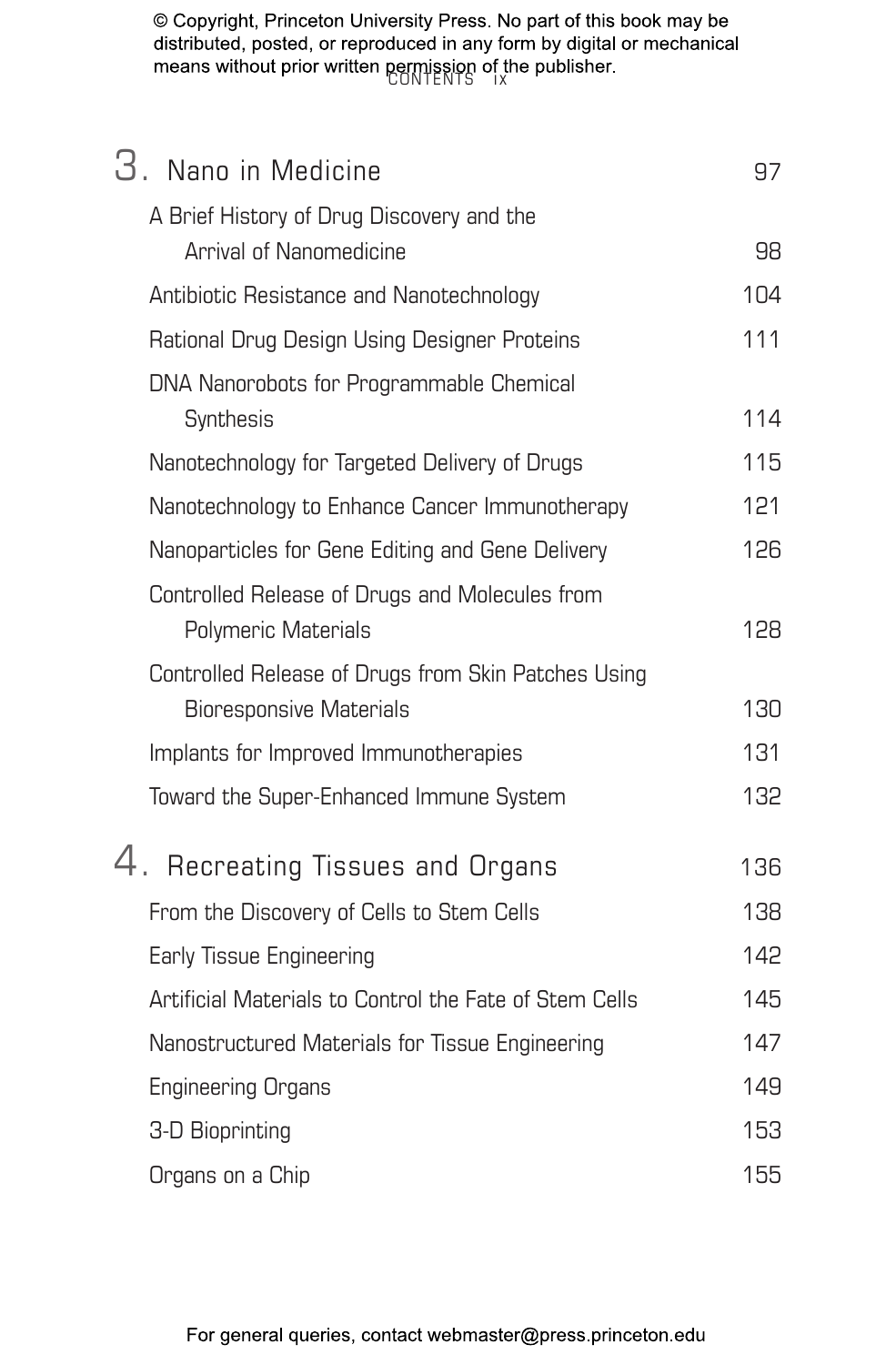| © Copyright, Princeton University Press, No part of this book may be          |
|-------------------------------------------------------------------------------|
| distributed, posted, or reproduced in any form by digital or mechanical       |
| means without prior written permission of the publisher.<br>$\chi^2$ CONTENTS |
|                                                                               |

| Using Biology, Physics, and Mathematics for Engineering<br>and Regenerating Tissues | 156 |
|-------------------------------------------------------------------------------------|-----|
| The First Biohybrid, Transmaterial Robot                                            | 159 |
| b. Conclusions: Life Changes Everything                                             | 161 |
| EPILOGUE. Biology Becomes Physics: Our Coming                                       |     |
| of Age as a Technological Species?                                                  | 171 |
| Scientists Strive for New Technological Cultures                                    | 173 |
| Technology and Equality                                                             | 177 |
| Creating Visions of Positive Technological Futures                                  | 182 |
| "Walk Forward in the Radiance of the Past"                                          | 185 |
| Notes                                                                               | 189 |

*Index* 207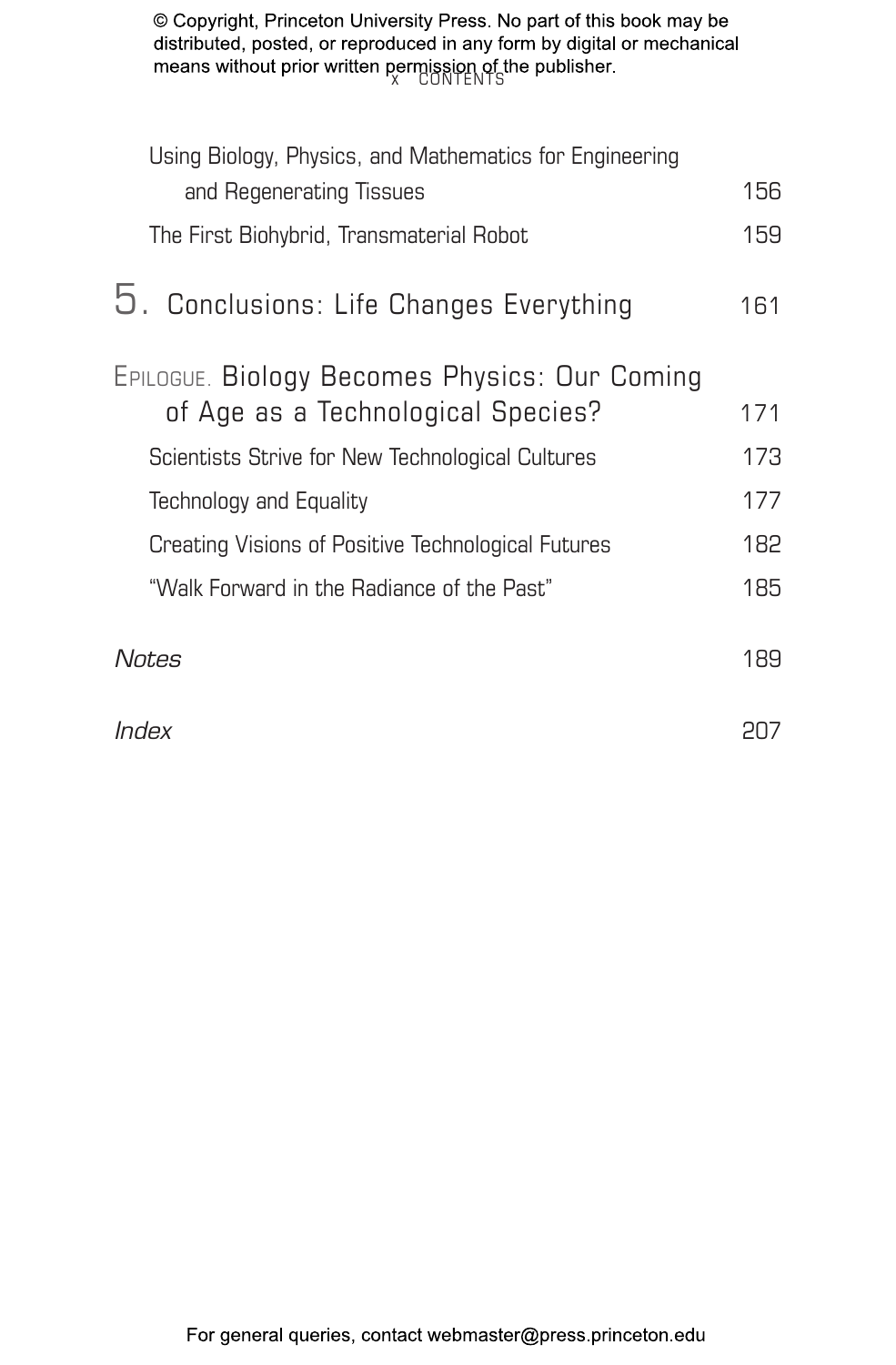## INTRODUCTION

# SCIENCES CONVERGE IN BIOLOGY TO TRANSFORM HEALTH

Biology is the most intensely investigated subject of modern science. Beyond perpetual human preoccupations with health, mortality, and finding our place and identity in the universe, the power hidden in biology's complexity is causing almost all the branches of science and technology to gravitate toward the study of life. Biology ceases to be the sovereign territory of biologists, biochemists, and medical scientists; in the twenty-first century, physical, mathematical, and engineering sciences converge with the more traditional biological disciplines to seek a deeper understanding of life in all its multifaceted, dynamic structures and functions. In our turbulent and disoriented times, the inner workings of biology and its profound insight into the meaning of life have become the focus of human creativity, spawning technological and cultural innovations that may contribute either to our survival or to our extinction.

The sciences' appetite for biology seeks satisfaction on all its spatial scales—from nanometer-size molecules to cells tens of micrometers large to meter-scale eukaryotes<sup>1</sup>—and in all its manifestations, from the mind-boggling diversity of shape and action

For general queries, contact webmaster@press.princeton.edu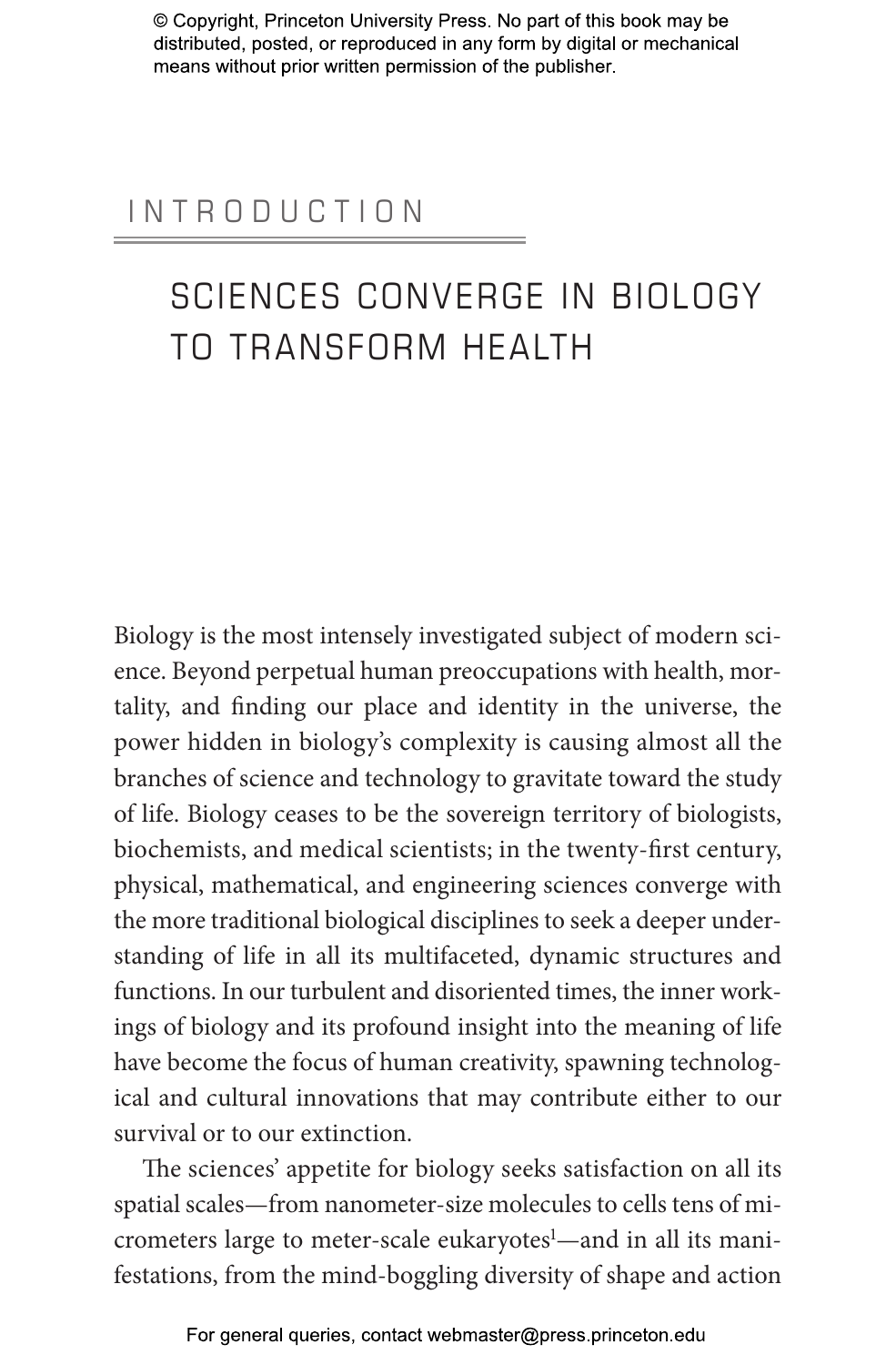found in its molecular inventory to the forces and processes that drive the precise assembly of an intricate protein, lipid membrane, or coil of DNA. Science seeks knowledge about individual molecules, cells, tissues, organisms, and ecosystems; this includes the study of how biological structures give rise to the individual and collective "intelligences"<sup>2</sup> that enable living creatures to persist on Earth.

Apart from the pure search for knowledge, economic gain and social influence are the workaday drivers of science (and even more so of research funding); thus one can observe that the motivation of the current scientific desire for all things biological is often technological. The potential technological payoffs of biology are as diverse as the new disciplines evolving out of the knowledge extracted from it. For example, computer scientists are keen to learn the fine details of the human brain's organization so that they can mirror the layered connectivity between its neurons in the structure of their algorithms; they hope this will lead to muchimproved artificial intelligence (AI) as well as to better understanding of our own thinking ability. Materials scientists and roboticists look to the assembly of biological structures for inspiration in the design of novel bioinspired materials and robots. In physics departments, scientists study the plant proteins responsible for photosynthesis, prospecting for biological recipes that can be adopted in the quantum computers of the future.

However vigorous and dedicated the biological research activity of these new players, medicine still takes center stage as the main intellectual, social, and economic engine of biological research. Medicine helps to attract the money, but more fundamentally, plays the role of integrator of knowledge. The sciences and technologies drawn to biology arrive by different paths and aim at disparate goals, but medicine dispels the cultural barriers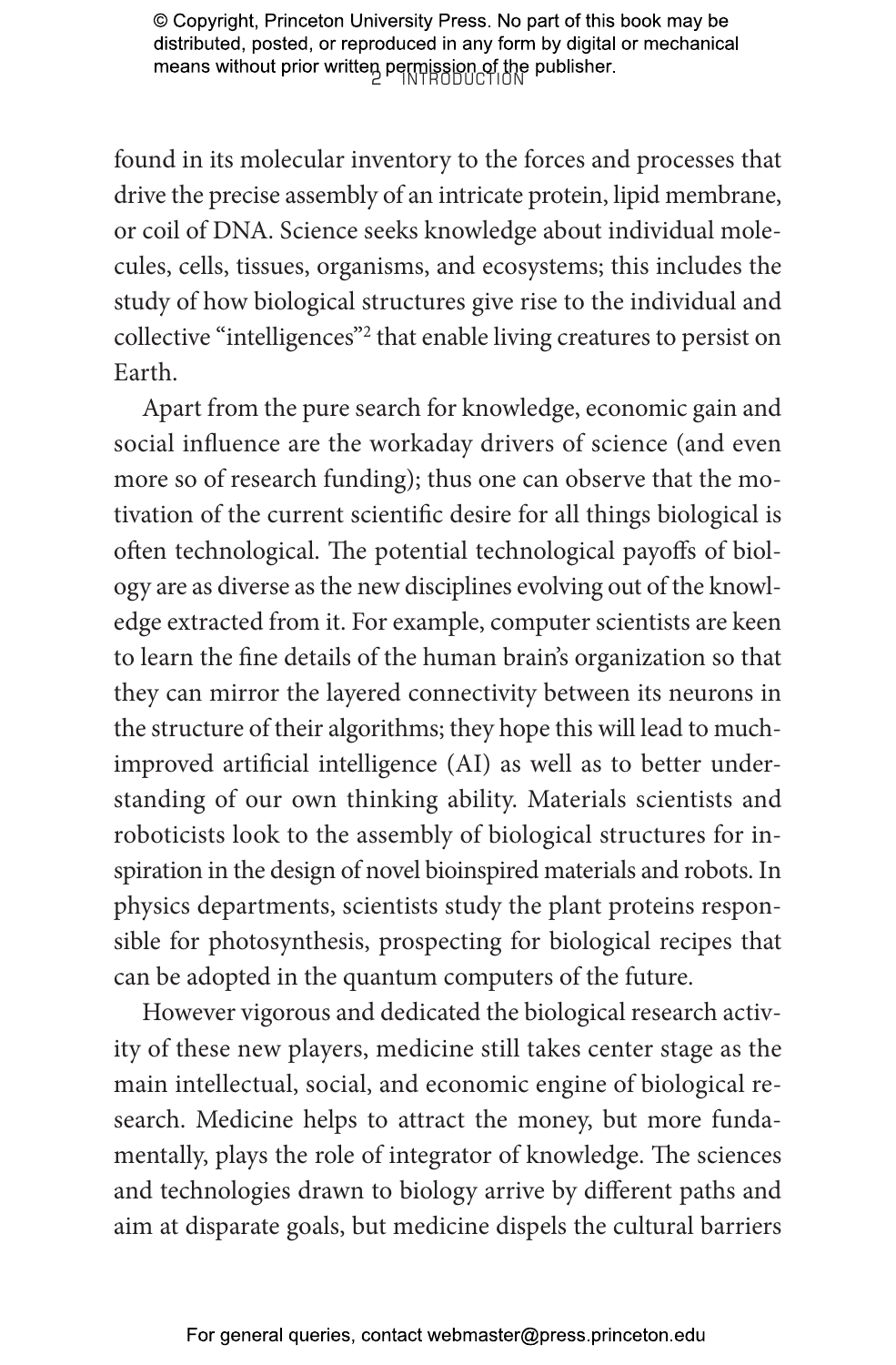among disciplines, facilitating their fusion in the pursuit of better strategies for uncovering the ultimate causes of disease and better interventions to preserve and restore health.

Understanding disease and curing it is such a complex challenge that it requires "all hands on deck"—all the technical and scientific knowledge available. Cutting-edge medical research already combines the latest advances in AI, materials science, and robotics, and will undoubtedly use quantum computers as they become available. As anyone who has been in a modern hospital can attest, most human technologies end up being adapted for use in the clinic in one way or another: from the humble thermometer to the physics of positrons in PET scans for imaging tumors, and from mobile phone apps to control fertility to gene editing to eradicate diseases. The hospital is the most nourishing culture medium for scientific and technical knowledge to combine and grow in.

The diversity, intensity, and speed of advance of current research unequivocally indicate that we are living in prerevolutionary times in both biology and medicine. Confident answers to the long-standing questions that have enthralled humans, such as the origin and diversity of life and the source of our intelligence and consciousness, are perhaps still far from being found. However, the accelerating and ever-more-potent interdisciplinary mergers make us feel that we are now at an inflection point, and will soon slide irrevocably toward the advent of the technologies that will transform our understanding and control of our biology. In extraordinarily novel and efficient ways, these will give us the powers to heal ourselves and to prolong and transform our lives.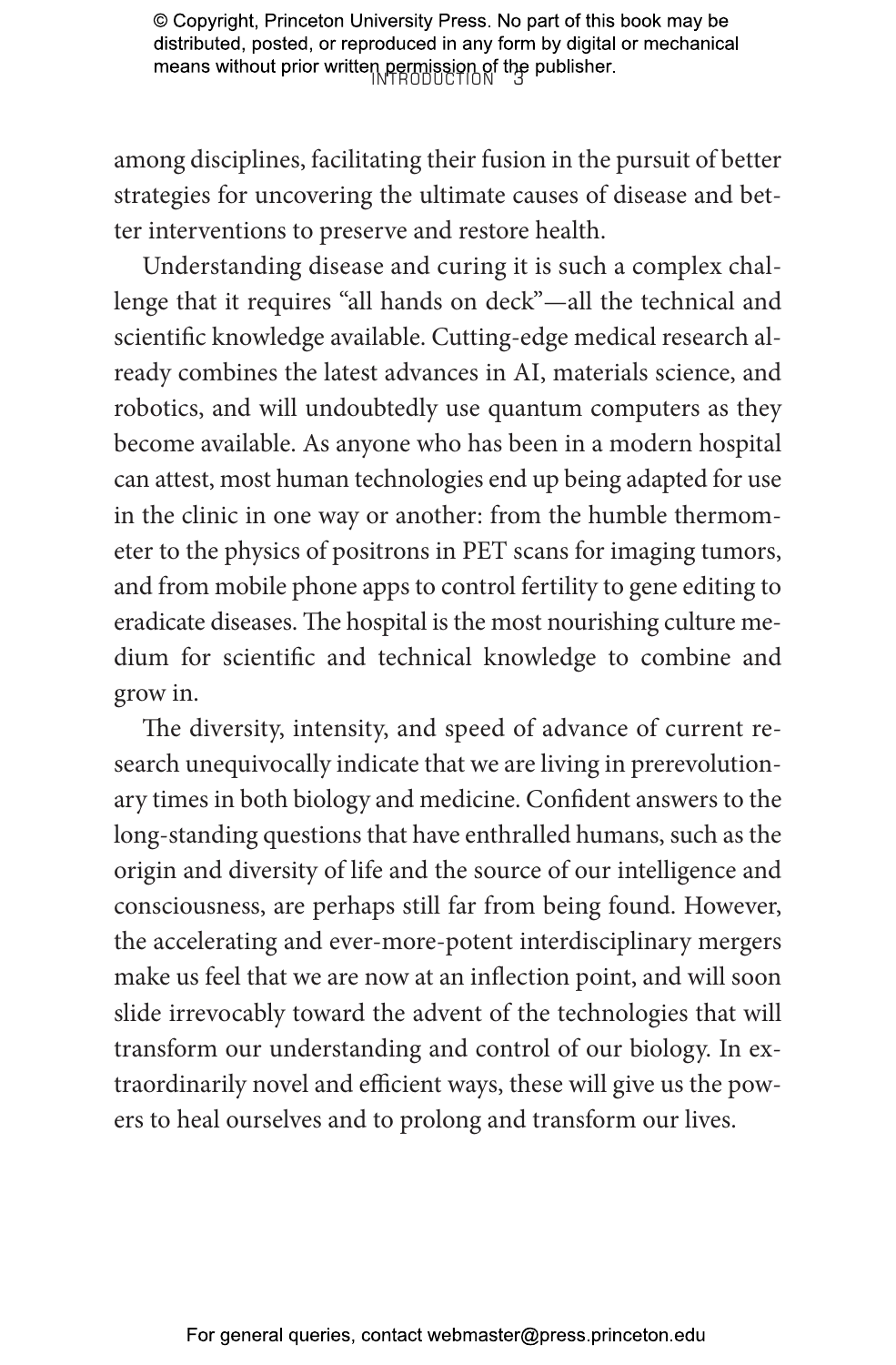#### NANOTECHNOLOGY IN BIOLOGY AND MEDICINE

A necessary step toward this brink of breakthrough was, and continues to be, the development of nanotechnology—the capacity to visualize, interact with, manipulate, and create matter at the nanometer scale. This is primarily because the main molecular players in biology, and the main drug and treatment targets in medicine—proteins and DNA—are nano-size. Nanotechnology is the technological interface with the nanoscale. It directly links the macroscopic world of our perceptions with the nanoscopic world of individual biomolecules. To arrive in medical heaven—the power to restore perfect health—we would need to know how molecules work in a specific environment, why and how they malfunction in a disease, and most importantly, how to reach them, to target them, and to deactivate or activate them. In this "spatial" sense, medicine parallels nanotechnology: to cure, we need to traverse the spectrum of scale from the macroscopic size of the doctor to the nanometer scale of biomolecules, navigating the very intricate "multiscale" landscape of organs, tissues, and cells in between. Since the early days of nanotechnology, one of its main missions has been to create tools that are able to interact with key biological molecules one at a time, directly in their complex medium, and in this way to bring closer to realization the targeting of individual molecules in the medical context. We are still working on it, and this book is in part an effort to show how far we have come.

As well as introducing nano-tools that enable new biological and medical research, nanotechnology has made a more fundamental contribution: attracting physical scientists to biology. In the last decades of the twentieth century, artificial nanomaterials and the tools of nanotechnology—microscopes and nano-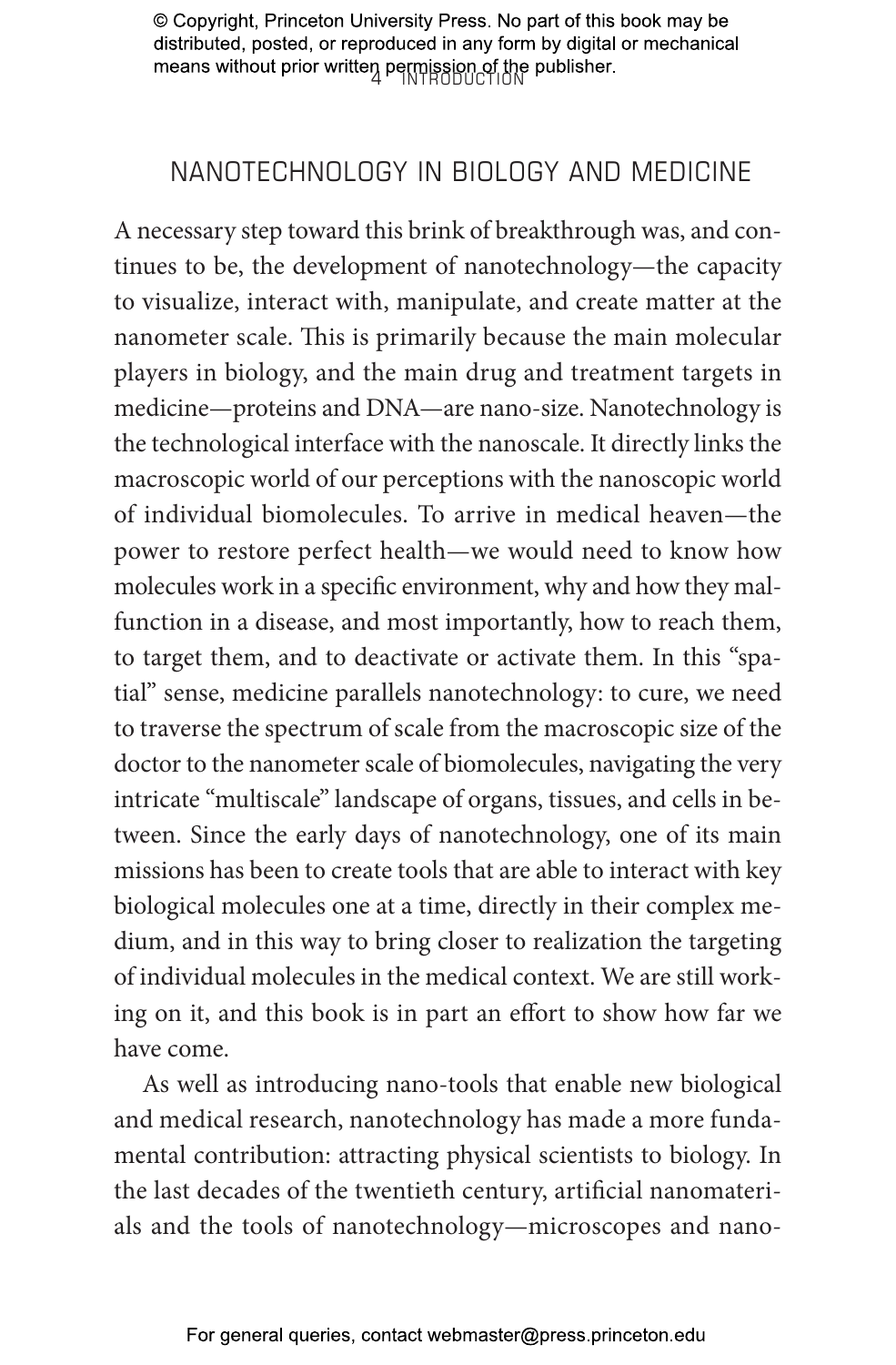manipulation devices—came into existence. Using them, a significant number of physical scientists interested in matter at the nanometer scale sought to know how and why biology first constructed itself using nano-size building blocks in the medium of (salty) water. Fascinated by the coupling of physics and chemistry that gives rise to biological function, they focused on using nanotechnology's methods to learn the workings of proteins, DNA, and other important nano-size biomolecules. In the process, they turned themselves into *biological physicists*, seeking answers to deep scientific questions such as: What was it about the properties of the nanoscale that made it special for the emergence of life? Others, more practical, saw opportunities to design nanomaterials that could be used to address disease in a more precise and rational manner, improving on current pharmacological treatments; they became *nanomedicine scientists*.

This cross-disciplinary activity led to the development of tools specifically built for studying biological processes and their nanoactors in physiological conditions (warm, salty water). As pioneering nano-bioscientists enlarged their knowledge of biology, they eroded the boundaries between materials sciences, physics, chemistry, and biology, emerging as a new generation of researchers who naturally worked across disciplines and no longer recognized intellectual or cultural barriers to interaction with any other scientific field.

## THE EMERGENCE OF QUANTITATIVE BIOLOGY. THE NEW PHYSICS OF LIFE

The arrival of nanotechnology in the life sciences has contributed to a rising wave of physical scientists entering biology, bringing fresh eyes to old problems. The experiments of these scientists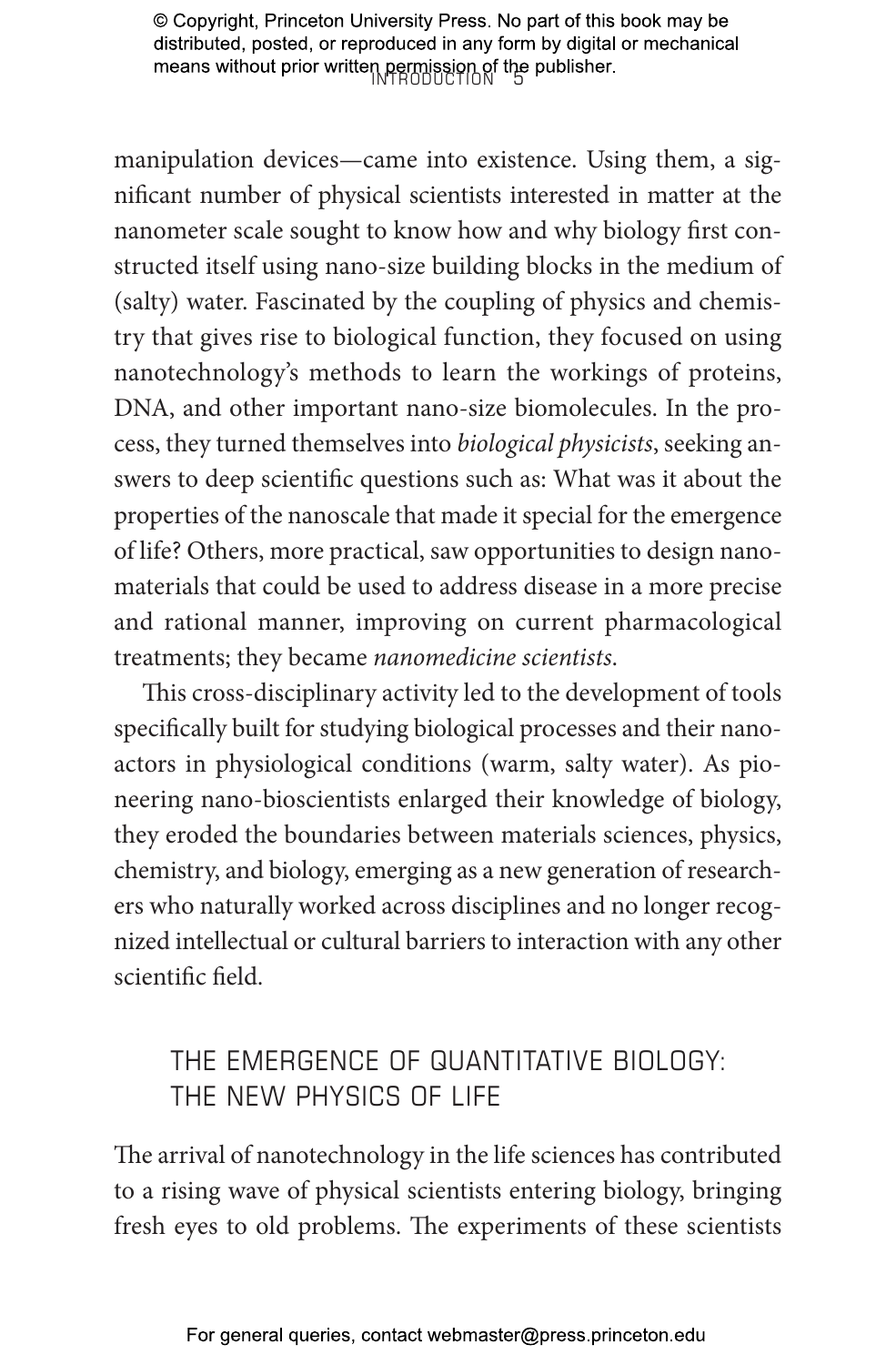differ from most biological and biochemical research in that they are driven by mechanistic hypotheses: that is, they pursue quantitative data that help to explain the actual functioning mechanism of the process under study. The usual question of a biological scientist is, "Who [which molecule] does that?" For a physicist it is, "How and why does it do that, and can I model it with mathematics?" When you look at biological systems through the eyes of a physicist, you are looking for the key parameters that explain how the biological system works: Is it size, temperature, energy, speed, structure, stiffness, charge, chemical activity?

Crucially, the ultimate goal of physicists is to create mathematical models of biological processes that can be used to describe those mechanisms. If the mathematical model reproduces and even predicts the biology of the process, then we start to know the actual fundamental quantities and forces that drive it. The strength of this "quantitative approach" to biology is that it unleashes a formidable power: accurate mathematical models can be used to predict the behavior of specific biological processes in the computer, or in modern scientific jargon, *in silico*, without experiments. This means that, if successful, mathematical models can be used to progressively abandon the trial-anderror methods of the traditional biological, medical, and pharmacological sciences. These are painfully slow and costly, and, as the development of new drugs often shows, inefficient. The computer modeling approach is already in use in modern civil engineering, aeronautics, and architecture, where computer simulations combined with quantitative knowledge of the mechanical properties (e.g., elasticity, viscosity, strength, rigidity) of materials used in construction are routinely employed by engineers to test the feasibility of designs *in silico* before any actual building work is done.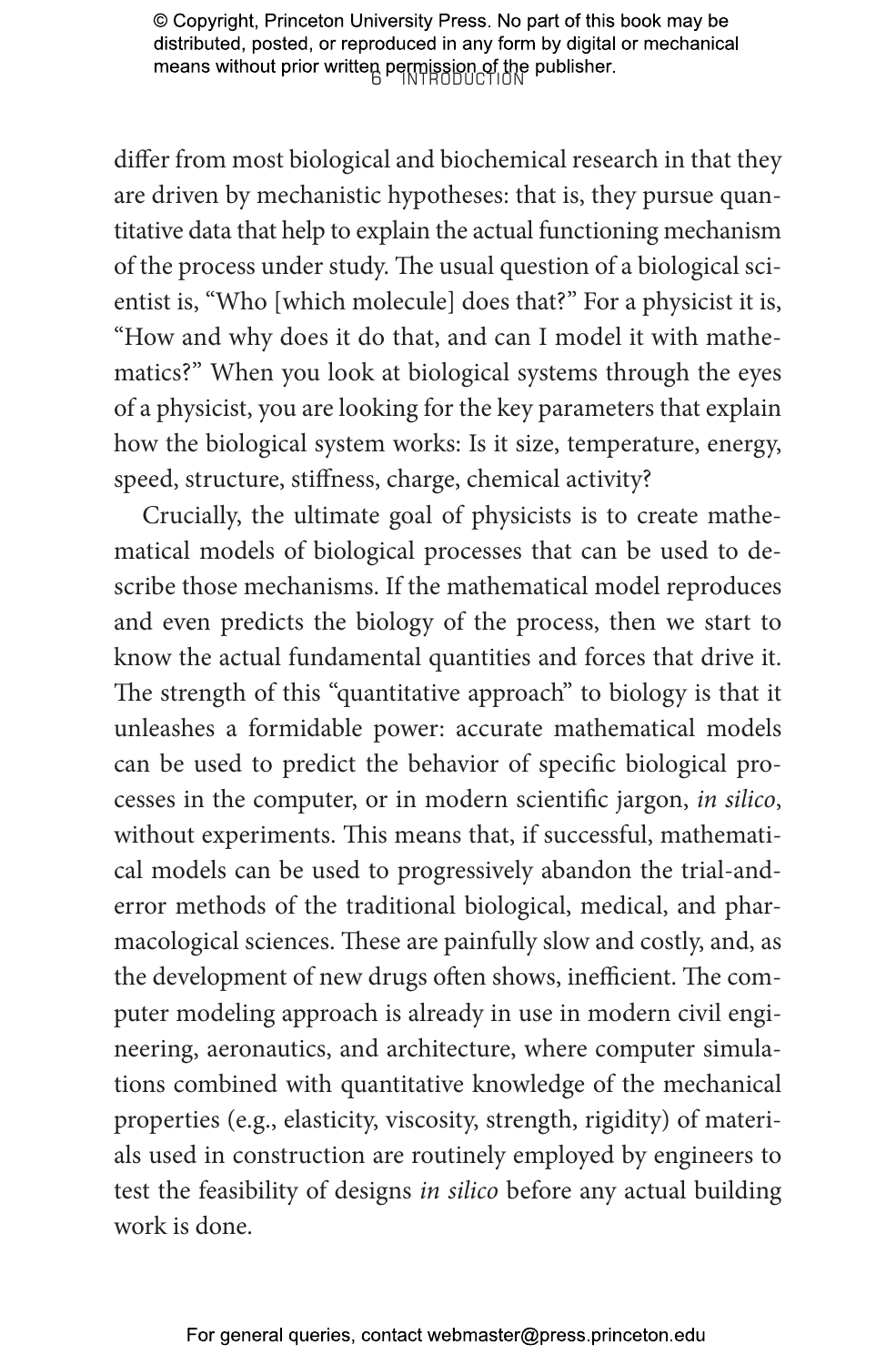Without the invention of techniques able to quantitatively monitor biology in all its dynamic, hierarchically structured complexity—from the nanometer scale of proteins and DNA to cells to tissues in living bodies—adopting this quantitative approach in medicine was totally impossible. These techniques not only need to visualize structures and their movements at all the different scales, but need to be able to extract the key physical or chemical parameters (stiffness, charge, temperature, etc.) that allow the development of correct mathematical models to make computer modeling viable.

Once experimental information at the nanometer scale of single molecules becomes available, it can be used to construct models that describe the functioning of, for example, proteins or DNA in their natural environment and in disease. The capacity to model individual molecules will be progressively integrated with the emergence of techniques able to collect vast amounts of quantitative data about those molecules in complex biological environments and in real time. Furthermore, AI algorithms (such as those of machine learning) will be used more and more to aid in the analysis of biological "big data."<sup>3</sup> The integration of biological physics with biological big data and AI models will lead to increasingly accurate and "smart" models of life. However, twentieth-century physics teaches us that in very complex and interconnected systems, knowing the workings of the building blocks is not enough to predict the behavior of the whole: at larger scales, biology exhibits behaviors that the smaller constituents do not exhibit, or that cannot be explained from the relationships between their molecular building blocks. This is because complexly organized matter presents collective phenomena arising from cooperative interactions between the building blocks—or, as we say in physics, these properties *emerge.* Some examples of emergent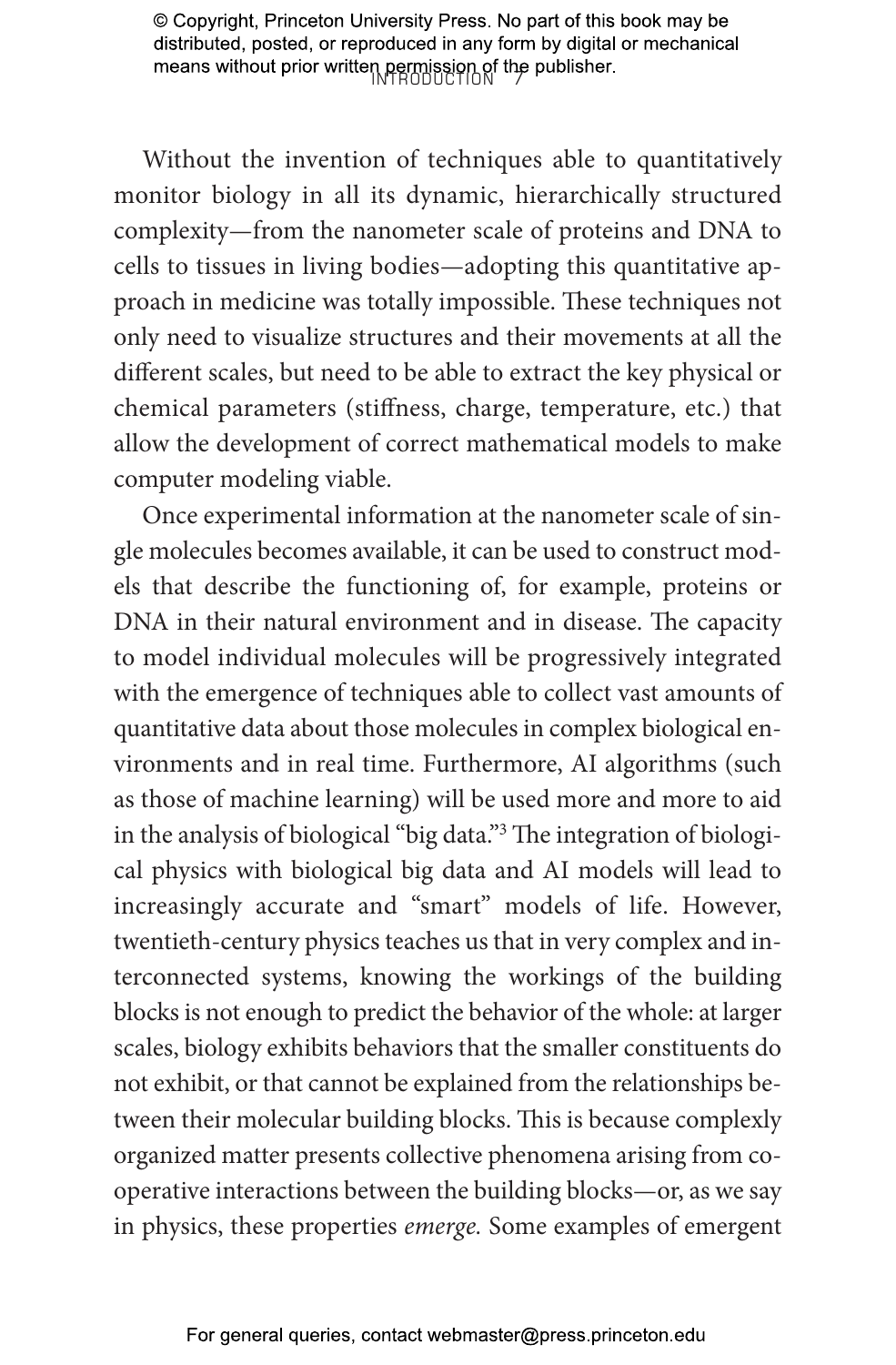behavior are cellular movements, mechanical vibrations in the brain, electrical signaling across the membranes of cells, and changes in shape or stiffness, none of which can be predicted from just knowing the molecules that constitute a particular structure. This means that in practical terms, as we zoom out from the nanoscale to the microscale, nanoscale models have to be "coarsegrained" to be integrated and consistent with models that correctly describe the cellular behaviors emergent from nanometer-scale activity.

Similarly, the cellular level then needs to be integrated into models of the tissue and organ levels. An example would be a mathematical model of a tumor that is able to relate its shape, size, and growth pattern to the properties of individual tumor cells and their molecular environment; at the next level down in size, the model should incorporate how cellular properties are connected to their molecular and genetic activity. This model could in principle be used to design a multimodal treatment regimen that targets individual molecules both directly and indirectly. Combining nano-precise drug delivery with a physical treatment such as applying electrical or mechanical signals to the tumor would single out specific molecules and also affect them through the physical and chemical phenomena that link the different spatial and temporal scales of the tumor. In other words, it would allow simultaneous targeting of the molecular, the cellular, and the tissuelevel biology of the tumor. The undertaking is formidable, but the tools that would make it possible are slowly being developed and coming together.

We can draw some parallels with the past. At the beginning of the twentieth century, the arrival of tools to study atoms conduced to the development of the field of quantum mechanics.<sup>4</sup> This, in turn, led to the very creative mathematical models underpinning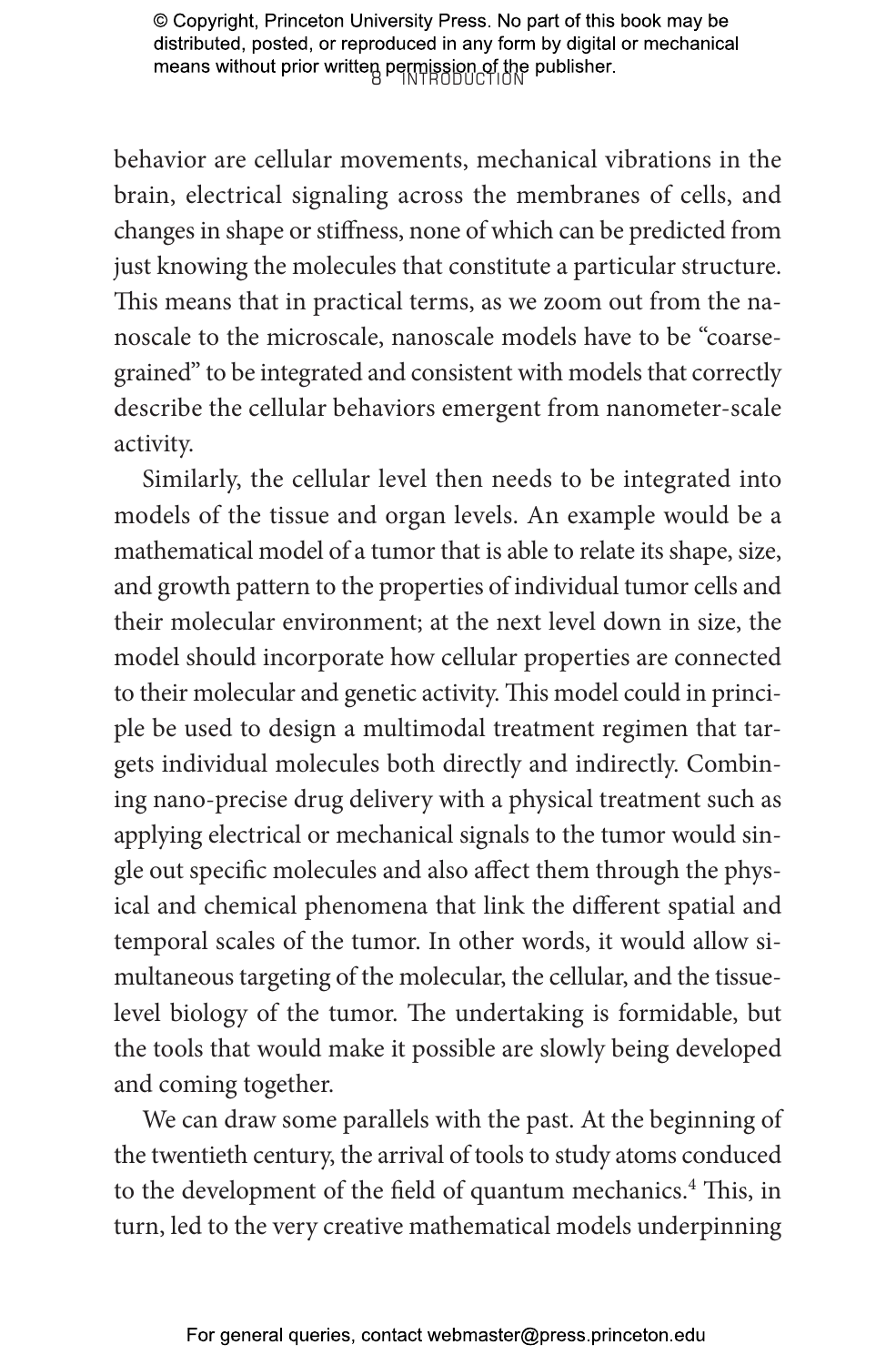

**QUANTITATIVE MEASUREMENT** of movement, shape, mechanics, charge, molecules involved, what genes are active …

Techniques (a few examples): AFM, optical tweezers, microscopies

Microscopies, genomics, proteomics, AFM

Microscopy, histology, rheology, ultrasound

**MATHEMATICAL MODELS:**

Models of biomolecular function

Models of cellular behavior Models of tissue

#### MULTISCALE SMART MODEL INTEGRATES IT ALL!

Combines physics, modeling, simulation, and AI

Fig 0.1. The new physics of life tries to build mechanistic models of biology at each of the relevant scales, and then integrate the models into larger "multiscale" models that include all the relevant scales.  $(nm =$  nanometer)

solid-state physics, which successfully explained how the macroscopic properties of crystalline solids<sup>5</sup> emerged from the order and nature of their atoms. This ultimately laid the theoretical foundation for the modern electronics present in our mobile phones and other electronic devices.

While biology is immensely more complex than crystalline solids, current trends of research in all the sciences converging on biology indisputably indicate that this colossally arduous task is already under way. We are moving, still slowly, but at an inexorable pace, toward the quantitative, mathematical description of biological phenomena—in other words, *the physics of life*.

In this new landscape, the reductionist vision of the previous generation, which strove to present organisms as mere biochemical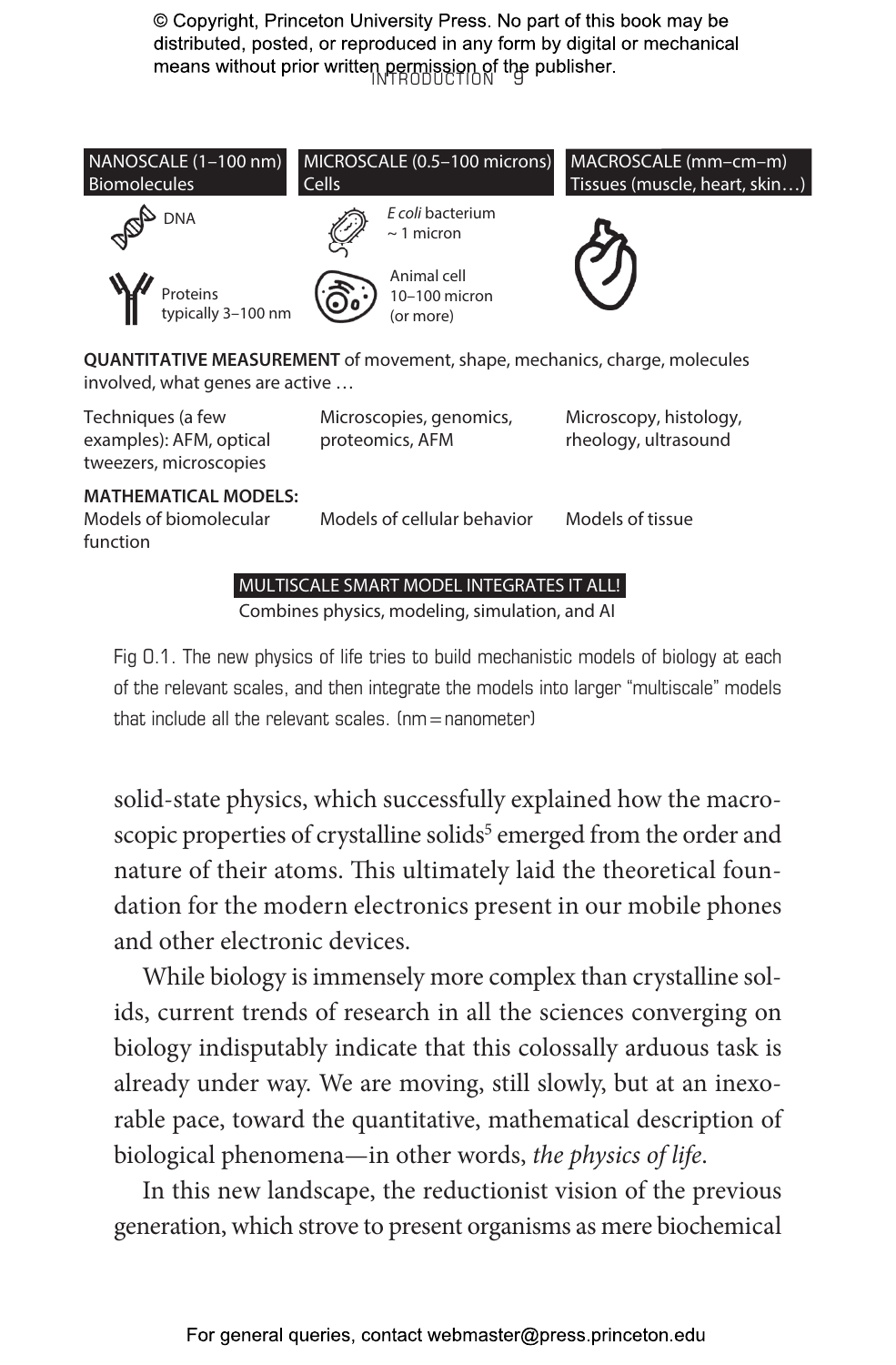computers executing a program, an algorithm encoded in genes, has been called into serious question. Confronting the often skeptical eyes of more-traditionally trained biologists, nano- and physics- and mathematics-savvy scientists are slowly deploying their plans to quantitatively interpret the interwoven genetic, chemical, and physical mechanisms underlying life and health, and to mathematically predict the biology underlying disease and trauma. Significantly for medicine, they seek to implement their rational health-restoring strategies one patient at a time. Their final goal is to design—using mathematics and computer models treatments for specific problems in particular patients, rather than to discover, by endless rounds of trial and error, prescriptions that work for an acceptable majority of patients, as we do now.

## THE TRANSFORMATION OF BIOLOGY AND MEDICINE

In this book I seek to make sense of the reality that I am living and witnessing as a scientist working across disciplines. I am uniquely placed to tell the story of how the combined efforts of physical and mathematical scientists, facilitated by the rise of nanotechnology and of powerful quantitative experimental techniques, are transfiguring biology and slowly building up the capacity to identify and take on core challenges of modern medicine. Doing medicine means dealing with the intricate, dynamic, circuitous, hierarchical assembly of a myriad of nano-size building blocks that constitutes a living organism. To cure, we need to reach specific cells, proteins, and DNA with optimized concentrations of precisely designed therapeutic agents; to heal and regenerate, we need to understand and reproduce the nanoscale environment of healthy cells in tissues and organs. These are the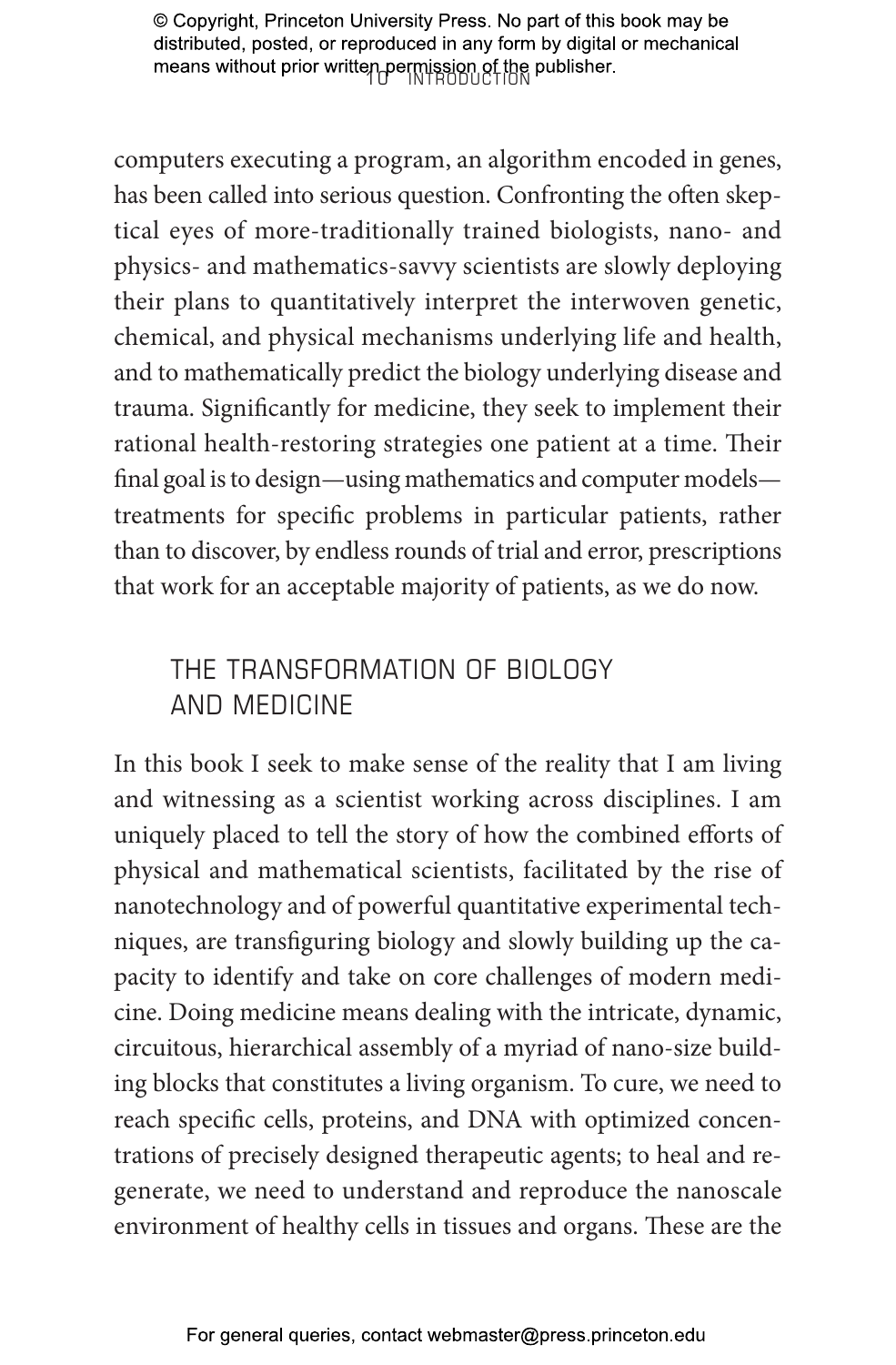subjects where nanotechnology, and the sciences and technologies enabled by it, are currently changing the game. They are the core of this book.

Chapter 1 describes how the deployment of nanotechnology and quantitative methods in biology is expanding the realm of science to embrace life in all its multiscale, entangled intricacy and multiplicity. I attempt to gather some of the most significant achievements to sketch a map of the changing landscape of biological research. This new landscape emerges, in part, from the realization that current medical bottlenecks will remain blocked if we linger in the previous generation's optimistic hope that life could be reduced to genes and molecules. As we dive into the complexity of biology, we are conscious that the ultimate goal of explaining life in all its detail is currently unattainable, but we rely on quantitative methods and new tools to provide solutions to specific problems that pave the way. I illustrate this picture with examples of how quantitative biology methods are being used to query the functions, structures, and interactions of key biological molecules, and to understand how these molecules' concerted actions give rise to subcellular structures that integrate their nanoscale activity into the emergent workings of whole cells and organisms.

Complementary to this approach, and in response to the doubtinducing complexity of biology ("How do we really know that our models are correct?"), others have adopted a more pragmatic strategy, based on the engineering ethos of nanotechnologists and quantitative biologists. This strategy stems from the visionary physicist Richard Feynman's "What I cannot create, I do not understand"—in other words, learn by making. We know, for example, that the quantum theory of solid-state materials is accurate because our mobile phones work as we want them to. If the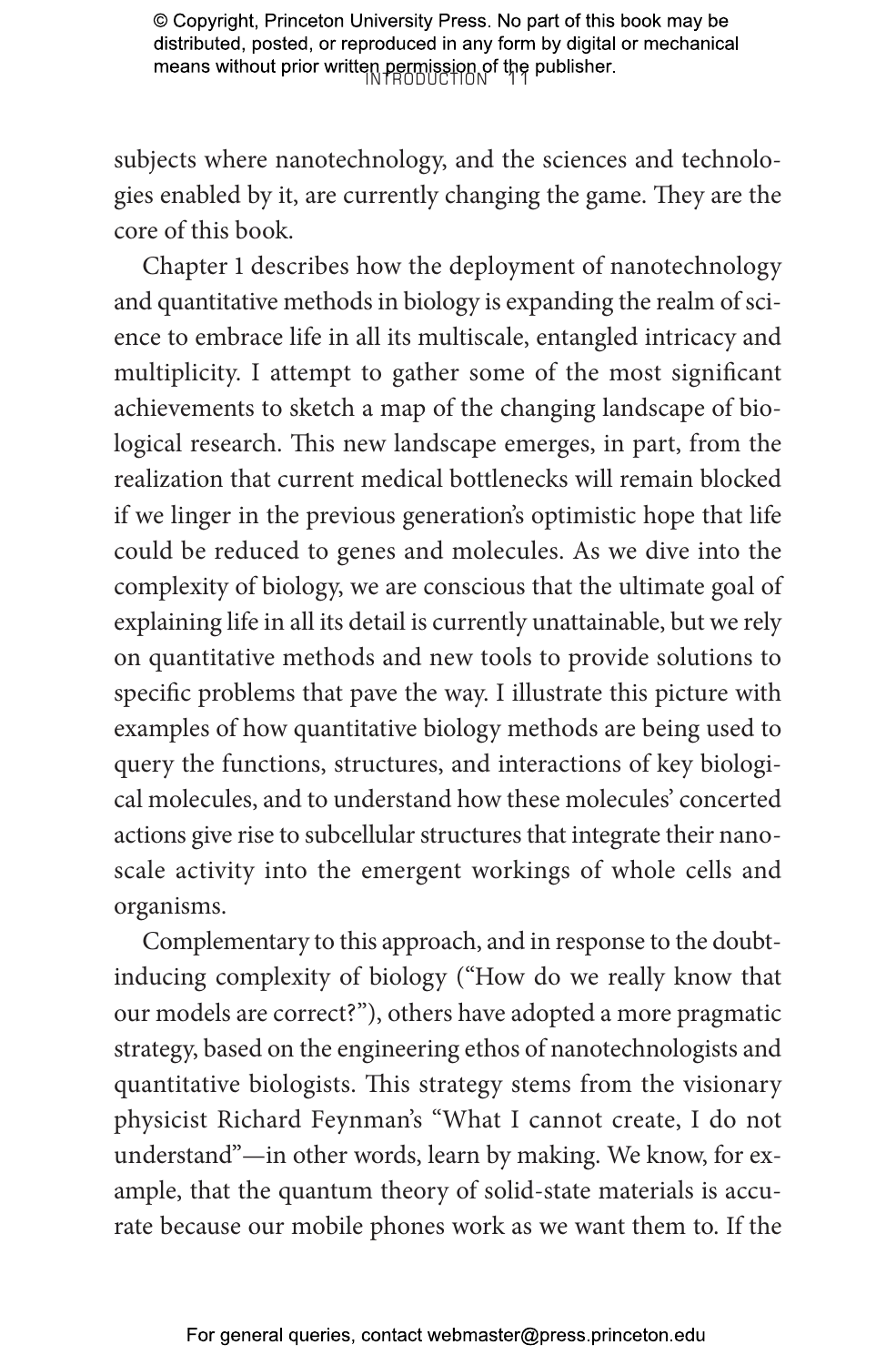devices we design don't work, this unequivocally indicates that something is wrong or missing in the science we seek to apply. Application is the ultimate test of whether a scientific theory works.

The application of this principle at the interface of nanotechnology and biological sciences is transforming the way humanmade materials are constructed and the uses they can have. Chapters 2 through 4 review how nanotechnology and the sciences and technologies converging on the nanometer scale are being used to create bioinspired and biomimetic nanostructures and nanomachines, and to integrate these nanostructures into strategies aimed at solving specific medical problems and clearing roadblocks.

In chapter 2, I summarize the development of disciplines that seek to build artificial nanostructures using both biological molecules and the organizational principles of biology. This activity began with the emergence of the DNA nanotechnology that is maturing as a distinct field of research. DNA nanotechnology pursues the design and construction of any arbitrary shape using artificial DNA building blocks. More importantly, DNA nanotech seeks to give its structures nanoscale functionality for complex tasks, such as serving as an active template for the synthesis of molecules, or even working as a programmable molecular computer or a DNA robot able to deliver drug payloads to tumors. In parallel, the field of protein nanotechnology attempts to achieve the same goals using natural or artificial proteins; this is a tougher task than making nanostructures with DNA, but can lead to many more applications. One of the most striking examples of the integration of sciences and the power of quantitative approaches in biology has been the arrival of "designer proteins." Recently scientists have been able to hack the molecular machinery of the cell to create "post-evolutionary" proteins that do not exist in nature,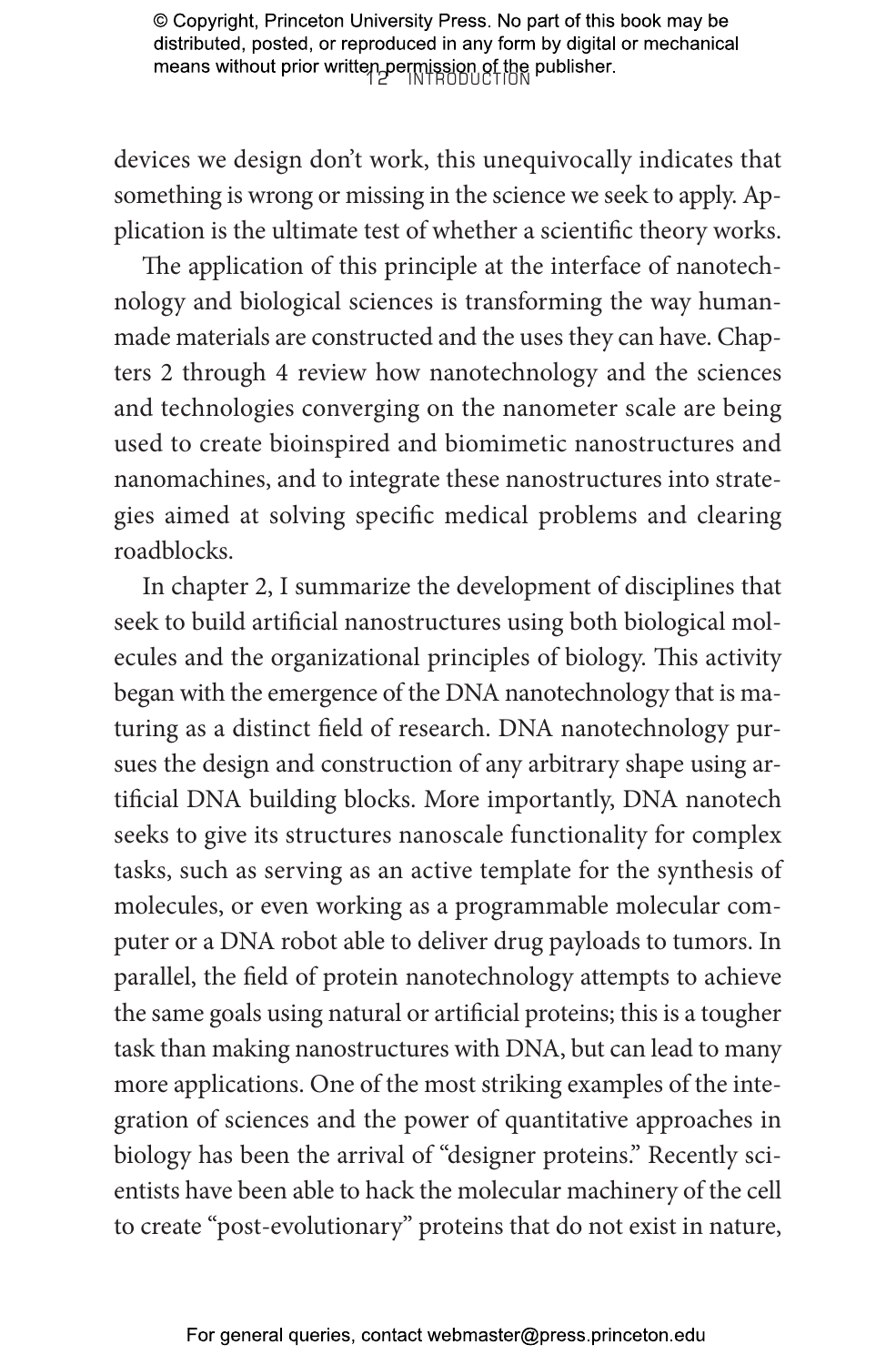but have been previously designed in powerful computer programs. These technologies have made possible the realization of one of the dreams of the nanotechnology pioneers: the deployment of molecular assemblers able to construct any shape with atomic precision following a rational design, a plan previously rehearsed in a computer. A fundamental drive of biomolecular nanotechnology is to create powerful tools for nanomedical applications, ranging from molecular DNA assemblers of medicinal drugs to improved vaccines, powerful antiviral and antibacterial nanomedicines, and targeted drug delivery systems.

Chapter 3 gives an account of a key aspect of this multidisciplinary arsenal of nanomedicine: how nanotechnology is being used to improve the efficiency of current cancer chemotherapies by developing drug-delivery strategies that specifically target tumors and cancer cells. Although drug delivery via nanostructures was one of the initial goals of nanomedicine that attracted the most support, the effort put into it has not led to the breakthroughs that were hoped for. This is partly due to inertia: the application of existing trial-and-error methods to complex biological processes that are still poorly understood; the insufficient coordination of existing research; and the lack of truly quantitative approaches. And it is partly due to impatience: seeking nano-powered magic bullets and lucky shortcuts to cure disease that overlook the complexity of the biology involved has not proven fruitful. Fortunately, the lessons are being learned and new, improved initiatives are already gathering pace. In this chapter, I also discuss how nanotechnology is joining the multidisciplinary quest for new ways to combat antimicrobial resistance, coupling traditional pharmacology research with novel ways to interact with bacteria that include their physics, not only their chemistry. I also give a brief overview of how nanotechnology and its offshoots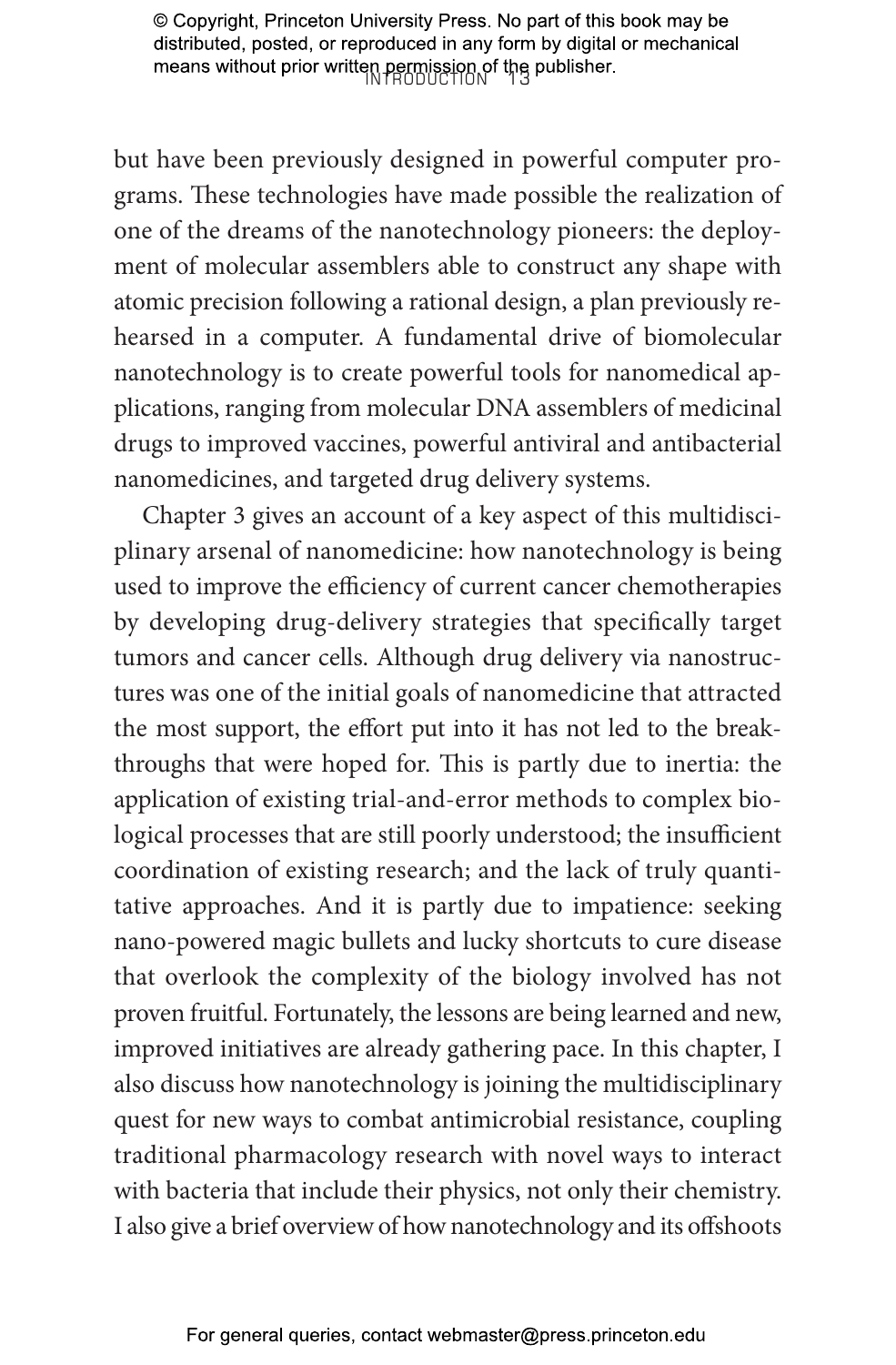are becoming ever better at creating nanodevices that sense the chemicals in the body, thereby getting closer to the goal of responding to chemical imbalances in real time by releasing drugs when and where they are needed.

Perhaps one of the most fascinating contributions that nanotechnology can make to health and medicine is to team up with the biological research currently being done on immunotherapies (a type of cancer treatment that boosts the body's immune system to fight cancer). These combined efforts have the potential to accelerate the science of controlling and improving our immune system's innate capacity to detect and fight disease from within. In this chapter, I anticipate how the convergence of sciences is likely to lead to plans to create the "super-enhanced human immune system" of the future.

In chapter 4, I attempt to compile the science of one of the most potentially transformative scientific fields: tissue engineering. Tissue engineering is emerging not only as the field that may enable the repair and even replacement of damaged or diseased organs, but also as an arena where fundamental progress will be made in the basic science underpinning biology and medicine, with the goal of being able to monitor health and disease with molecular precision in real time. Studying all the relevant molecules in a large living organism is a daunting task; however, tissue engineering allows the construction of artificial biological tissues and organs, in which interactions between the scales can be tested in controlled environments. "Learning by creating" toy models of body parts and even trying to connect them in the lab will be useful for building mechanistic models that increasingly approach the complexity of real organisms. This activity will be leavened by mathematical modeling and simulation, and will likely incorporate AI (machine learning) algorithms.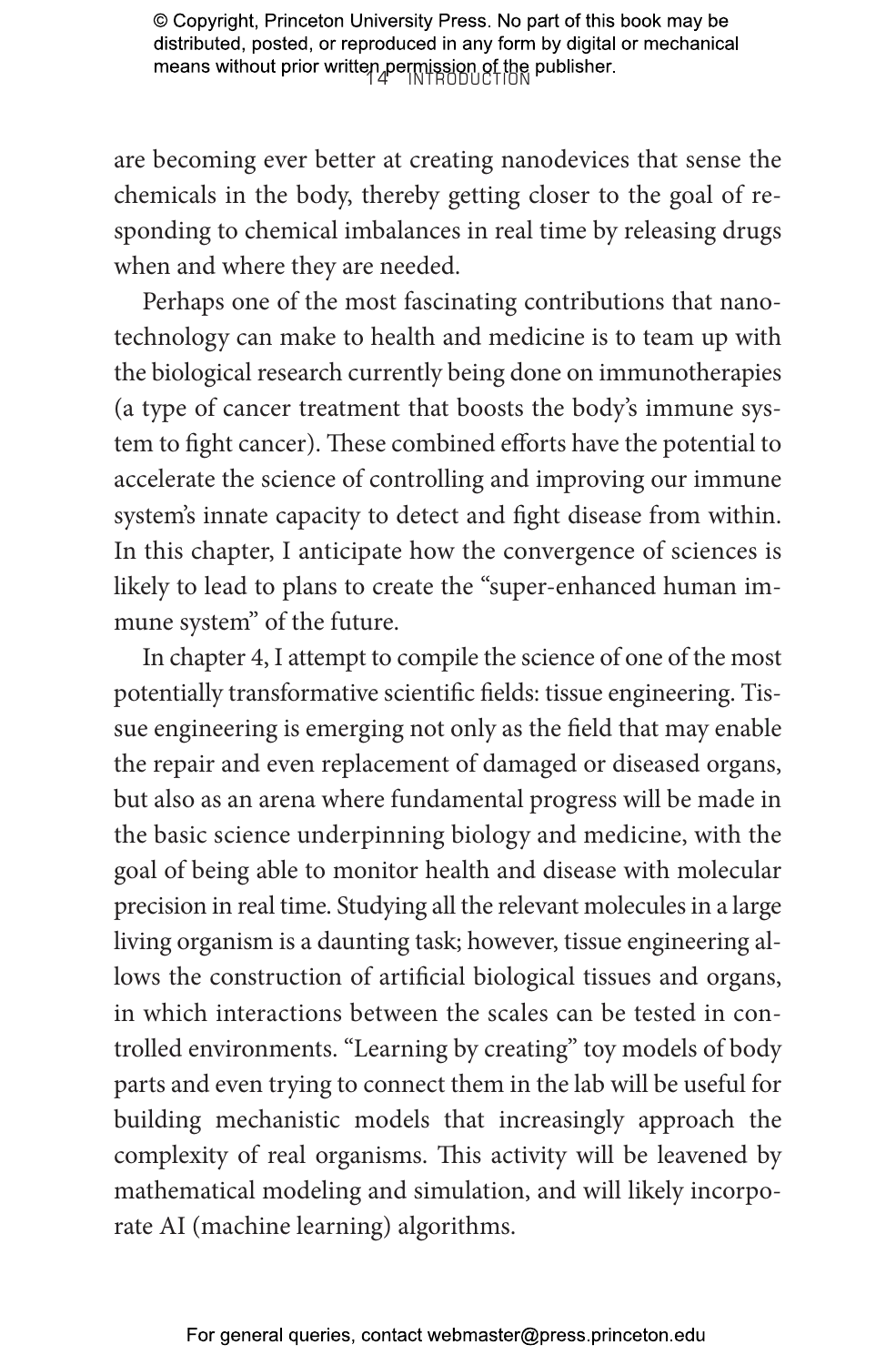Measurement and monitoring of the key parameters that can be used to create models of tissues are facilitated by the development of biosensors for constant surveillance of artificial tissues and new AI algorithms to integrate the data with the physics of tissues. Eventually, this will lead to the development of technology that may be used in vivo once it has been well established in tissue-engineering experiments. Creating biosensing technology and mechanistic models of tissues that link the molecular with micro- and macroscopic biology will arguably be the most important contributions to medicine and biology of tissue engineering. Tissue-engineering models are also very useful for understanding and modeling targeted drug delivery, and it is expected that tissue-engineered models of human tissues and organs will eventually replace animals in drug testing.

This book seeks both to describe the new science emerging from the convergence of disciplines on biology and human health and to reflect on how and why the sciences are converging. Each chapter, therefore, has a very short historical introduction outlining the path that led to the current situation. I hope this helps my purpose: to invite the reader to look back to where the science came from, in order to envisage the routes that can take us from here into the future.

#### TRANSMATERIAL FUTURES

Much of the science that I have briefly outlined leads to an inexorable dimming of the distinction between biological and material sciences: a new *transmaterial* science is in its embryonic state. With increasing control of matter at the nanometer scale and better knowledge of the building tricks and machinery of biology, artificial materials inspired by biology will be used to create new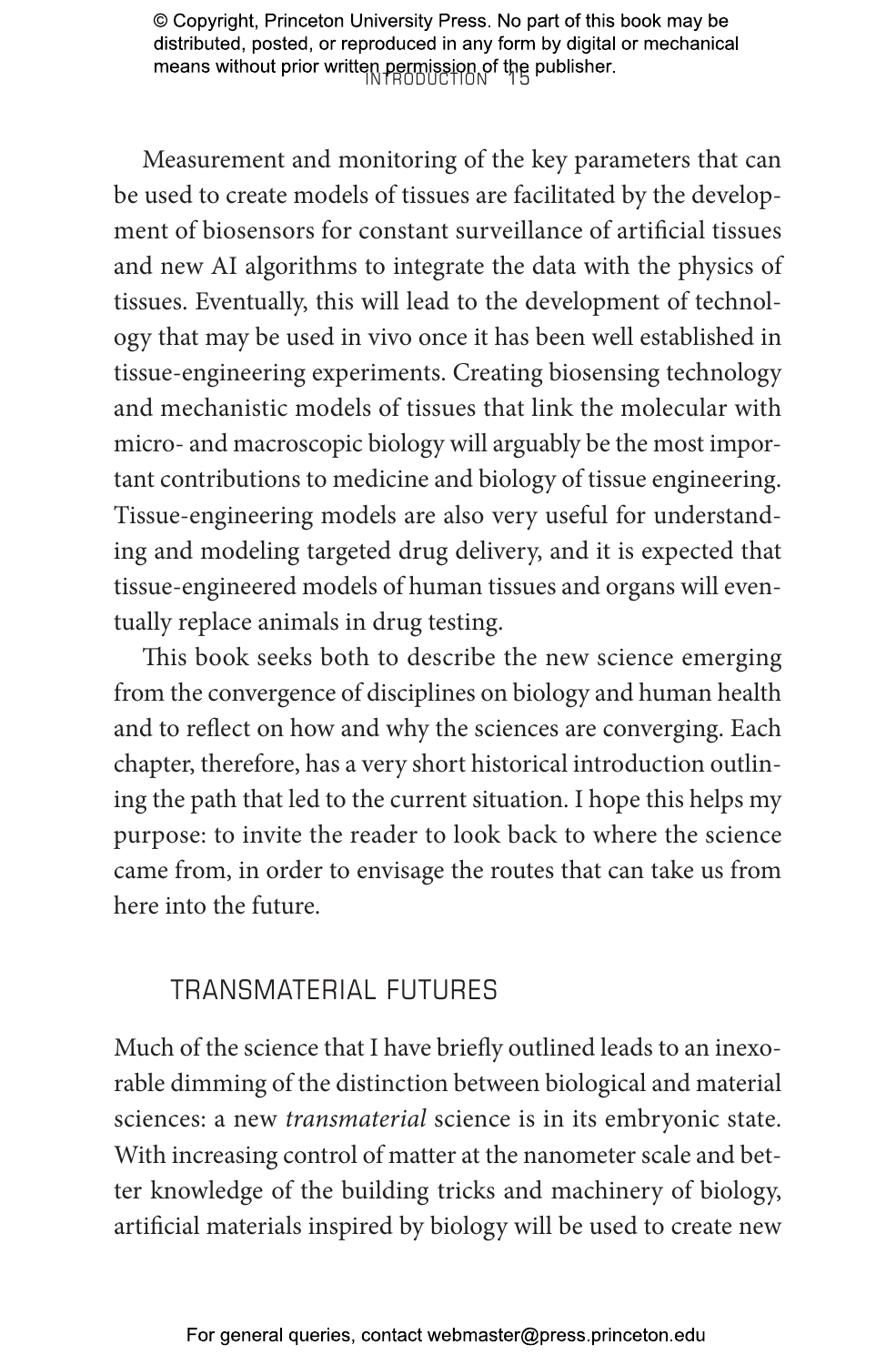scaffolds for regenerating tissues and organs, or to improve the responses of the immune system. In parallel, hybrid bio-inorganic devices that mimic biology will be used in new computers and electronic devices. As biology becomes quantitative, and we gain the power of mathematics and physics to use the rules that govern it to design new applications, we release a colossal capacity for innovation, not only in medicine but in most technologies currently created by humans, from energy to electronics and from computing to materials science. By increasingly refining our ability to learn biology using the methods of physics, we will in fact be distilling the recipes of the universe to fabricate and assemble matter from the nanometer scale up, and will acquire the ultimate power to revolutionize human technology and medicine.

Forecasting the consequences of the convergence of the sciences beyond medicine (the so-called "fourth industrial revolution") is outside the scope of this book. I have, however, included an epilogue offering a scientist's perspective on how to navigate the promise and peril of a future in which we have snowballing power over all sorts of matter—biological and otherwise. Furthermore, I briefly explore the consequences for human identity (from my own scientist perspective) of the merger between material and biological sciences. As I read some of the predictive narratives on the fourth industrial revolution that have become international best sellers in recent years, I cannot avoid thinking that these books (more or less) unintentionally invite an additional danger, at least as powerful as technology's effects on society: they risk unleashing the *fear* of technology, and so undermining the power of science to create a fairer society. Much of the forecasting is based on a suboptimal knowledge of the current state of the sciences, and, more importantly, a lack of knowledge of scientists themselves—their increasing sense of vocation and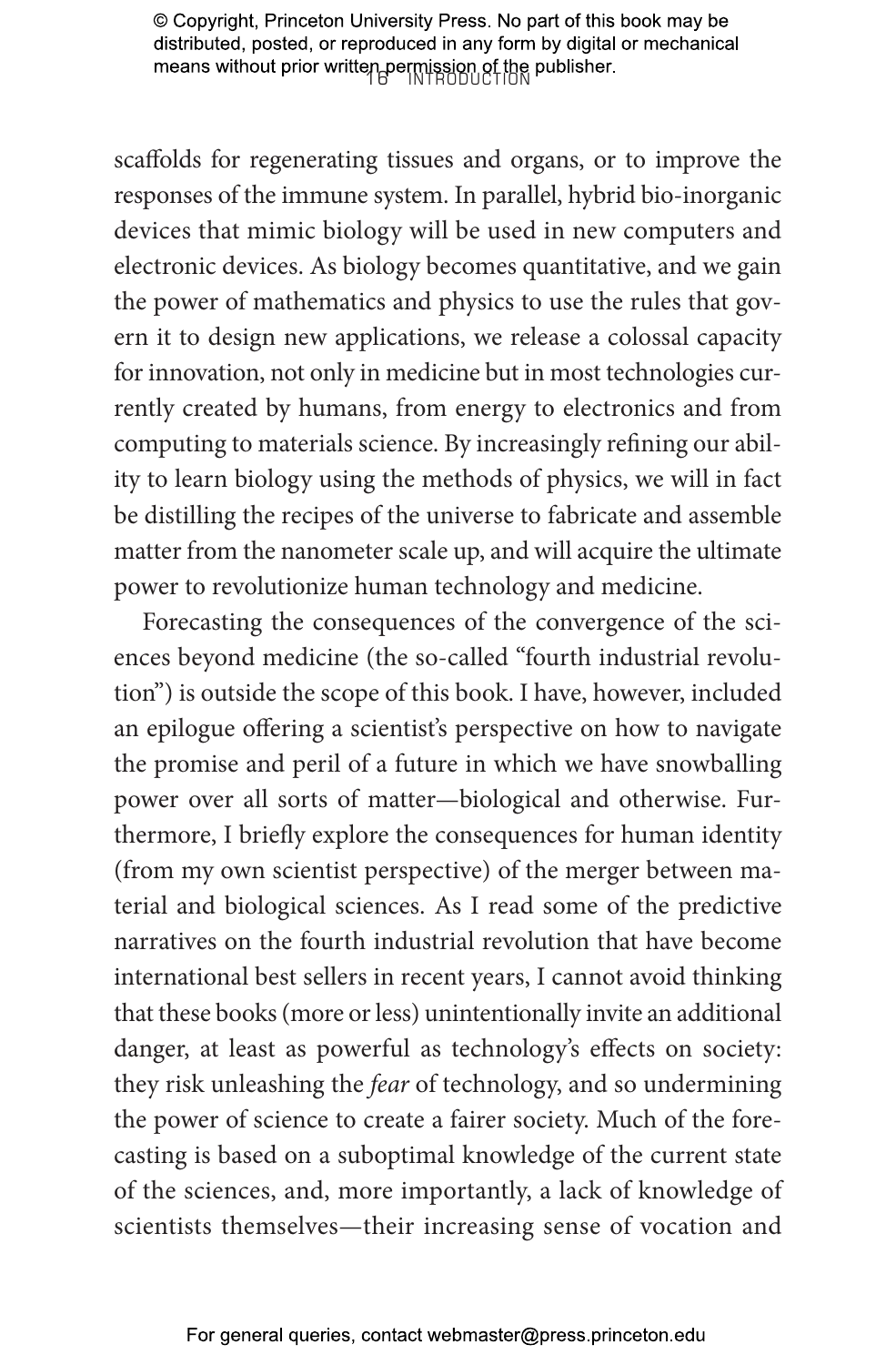commitment to engage with society, to form democratic alliances that allow positive and practical transformations for the benefit of us all.

In the twenty-first century, many scientists are passionately searching for ways to create platforms and frameworks of collaboration with the public, the regulators, and the industrial developers of technologies to imagine better, more-diverse and equable futures. Much of the writing about technology in the twenty-first century forgets that scientists, more than anyone, understand the power of the knowledge that they create, and that they increasingly strive to modulate the social and economic forces that shape its development and exploitation. Scientists are a fundamental piece in the machinery that links technology with fairness in society. While it is true that the pursuit of pure knowledge motivates many of us, and that some are motivated to build successful careers that will bring them prizes, status, and money, the reality is that most scientists endure painfully long hours in the lab or at the computer in pursuit of a deep and genuine passion to improve life for all.<sup>6</sup> This endeavor is actually one of the main reasons why technologies converge in medicine: contributing to better health often seems the most direct pathway for scientists to improve universal well-being, or so we hope.

This book is my attempt to convey the excitement of the new worlds that the sciences at this interface of biology, physics, and medicine are uncovering, and to share and think through with the reader the opportunities now emerging from our laboratories to use technology to collectively create a fairer future of human betterment. As I introduce in chapter 1, and reflect on further in the epilogue, the incorporation of biology (including intelligence) into the realm of physics facilitates a profound and potentially groundbreaking cultural shift, because it places the study of life within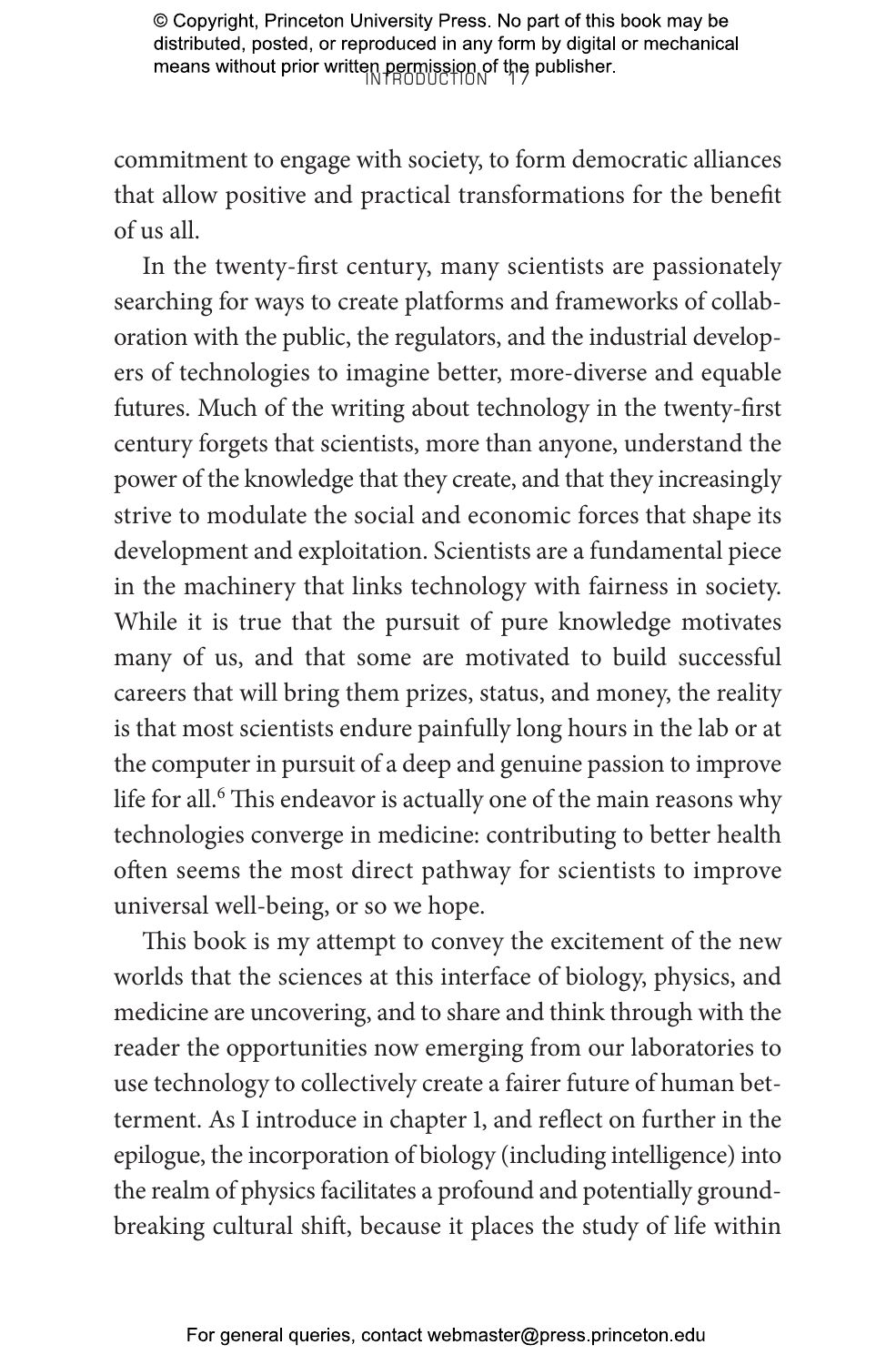the widest possible context: the study of the rules that govern the cosmos. I want to reveal this new context for studying life and the potential for human advancement that it enables. The most powerful message of this book is that in the twenty-first century life can no longer be considered just the biochemical product of an algorithm written in genes (that can potentially be modified at someone's convenience), but a complex and magnificent realization of the laws that created the universe itself. This means that as physics, engineering, computer science, and materials science merge with biology, they are actually helping to reconnect science and technology with the deep questions that humans have asked themselves from the beginning of civilization: What is life? What does it mean to be human when we can manipulate and even exploit our own biology? We have reached a point in history where these questions naturally arise from the practice of science, and this necessarily changes the sciences' relationship with societies and cultures.

We are entering a historic period of scientific convergence, feeling an urge to turn our heads to the past even as we walk toward the future, seeking to find in the origin of the ideas that brought us here the inspiration that will allow us to move forward. This book attempts to call attention to the potential for a new intellectual framework to emerge at the convergence of the sciences, one that scientists, engineers, artists, and thinkers should tap to create narratives and visions of the future that midwife our coming of age as a technological species. This might be the most important role of the physics of life that emerges from our labs: to contribute to the collective construction of a path to the preservation of (human) life on Earth.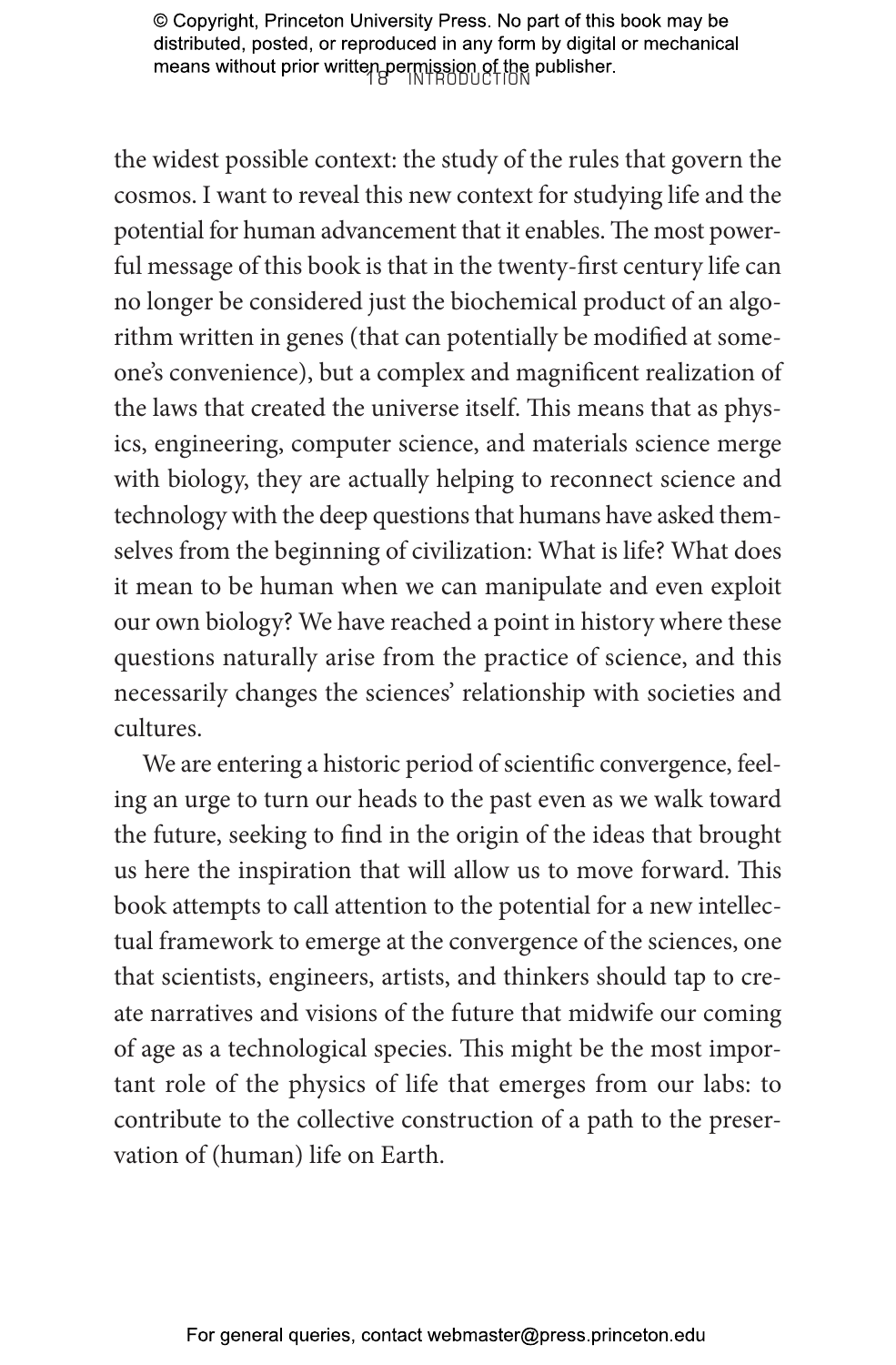## Index

aberrant genes, 37 acetylsalicylic acid, 101 Ackerley, Mark, 176 actin, 43 action potential, 58 active cellular targeting, 117 adenine (A), 27, 73 adjuvants, 123–24, 200n26 aesthetics of existence, 151 AI. *See* artificial intelligence (AI) AIDS/HIV virus, 113 Aizenberg, Joanna, 93 alcoholism, 129 AlphaGo, 60 Alzheimer's disease, 83 amino acids: artificial, 90; proteins composed of, 25, 27, 68, 81, 84, 196n22; RNA-linked, 114; sequence of, 48, 67, 83 Amino Labs, 175 Anfinsen, Christian, 195n18 angiogenesis, 117, 200n37 antibiotic(s), 97, 102; nanotechnology and, resistance, 104–11; use and abuse of, 106 antigen, 78. 123–24, 126, 132 Apligraf, Graftskin, 144–45 *Arrowsmith* (Lewis), 139 articular cartilage, 149

artificial intelligence (AI), 2, 3, 181; algorithms, 7, 14, 15, 120, 134, 158; machine learning and, 60, 164, 168 artificial materials: controlling fate of stem cells, 145–47; organs, 137–38 artificial nanoparticles, 111 Artificial Skin, Integra, 144 artists, collaboration with scientists and technologists, 175–77 aspirin, 98, 101–2, 103 Atala, Anthony, 150–52 atomic force microscope (AFM), 47, 107; accuracy of nanometer-scale "finger" tip, 55; DNA deformation under tension, 53, *plate 2*; high-speed, 45, *plate 3*; investigating biology, 42–43; live mesenchymal stem cells, *plate 4* atomic force microscopy (AFM): lattice assembly of clathrin, 82, *plate 7* atoms, 33 ATP (adenosine triphosphate), 44–46; ATP synthase, 46, 54, 82 axons, 58

bacteria, 56, 63, 67, 166; antibiotic resistance, 104–11 bacteriophage virus, 105 Baker, David, 86, 87, 89, 91, 111–13 Bauhaus movement, 30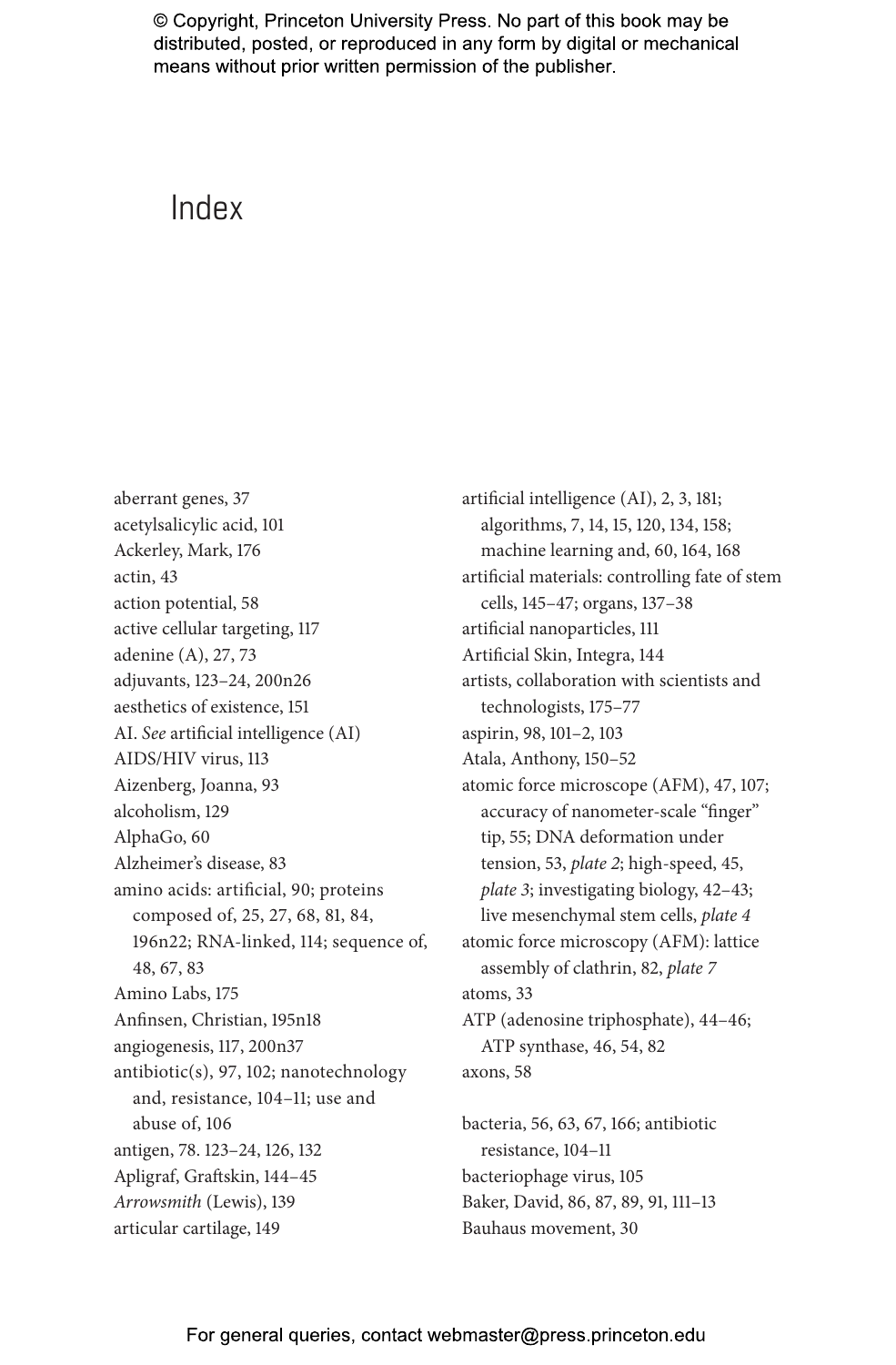Bayer, 101 Bayley, Hagan, 148 behavior: cellular, on multiple scales, 46–49; computer models of mechanical, 146 Belcher, Angela, 94 big data, 7, 109, 163–64, 189n3 biochemistry, 19, 34 biodegradable polymers, 109, 127 bioelectricity: organs' activity, 58–60 bioinspiration, 61 biological behavior: emergence from complexity, 28–39 biological physicists, 5 biological research: changes in, 171–72 biology, 181; advent to physics and engineering, 169–70; building blocks, 20, 24–28; central dogma of, 29; complexity, 64–66; convergence of sciences around, 180–81; emergence of quantitative, 5–10; incorporation into physics, 172; nanotechnology tools for investigating, 39–43; quantum physics and, 94–96; transformation of, 10–15; translating mechanics into, 51–57; transmaterial futures, 15–18 biomaterials: engineering, 149–50; general strategy for immune therapies, 132; strategy for immune therapies, 132 biomimetic materials and devices, building with nanotechnology, 92–94 *Biophilia* (album), 177 bioprinting, 3-D, 153–55 bioresponsive materials: controlled drug release, 130–31 biosensing, 166–67 Björk, 176–77 *Black Jack* (Tezuka), 201n2 blood-brain barrier, 116, 133, 156 bone regeneration, 153 Borromean ring, 75 Boston Children's Hospital, 143, 151

brain: hierarchical, 60–64 brain tissue, 49 Brownian motion, 44 buckyballs, 73 Burke, John, 202n13

cancer, 14, 133; brain, 129–30, 132; breast, 126, 132; cell types, 56, 140; chemotherapy, 13, 96, 103, 116, 118, 121–23, 129–30; kidney, 122; ovarian, 122; pancreatic, 123, 131; sarcoma, 121–22; spontaneous regression after infection, 121 cancer immunotherapy, 97, 121 CAPRI (Critical Assessment of Prediction of Interactions), 85–86 carbon fullerenes, 73 cardiovascular disease, 120 cartilage, 149 CASP (Critical Assessment of Protein Structure Prediction), 85–86 *C. elegans*, 34, 63 celiac disease, 113 cell biology, 54 cells, 25; discovery of, 138–42; environmental responses, 49–51; tensegrity structure, 51, 52 cellular behavior: on multiple scales, 46–49 central dogma, 29, 64 cephalosporins, 101 Chain, Ernst Boris, 99–101 chaperonin proteins, 194n1 chemical synthesis: DNA nanorobots for programmable, 114 chemistry, 26, 74 chemoreceptors, 102–03 chemotherapy, 13, 96, 103, 116, 118, 121–23, 129–30 Chevalier, Aaron, 112 chip: microchip-enabled implantable pumps, 130; organs on a, 155–56, 167, *plate 10*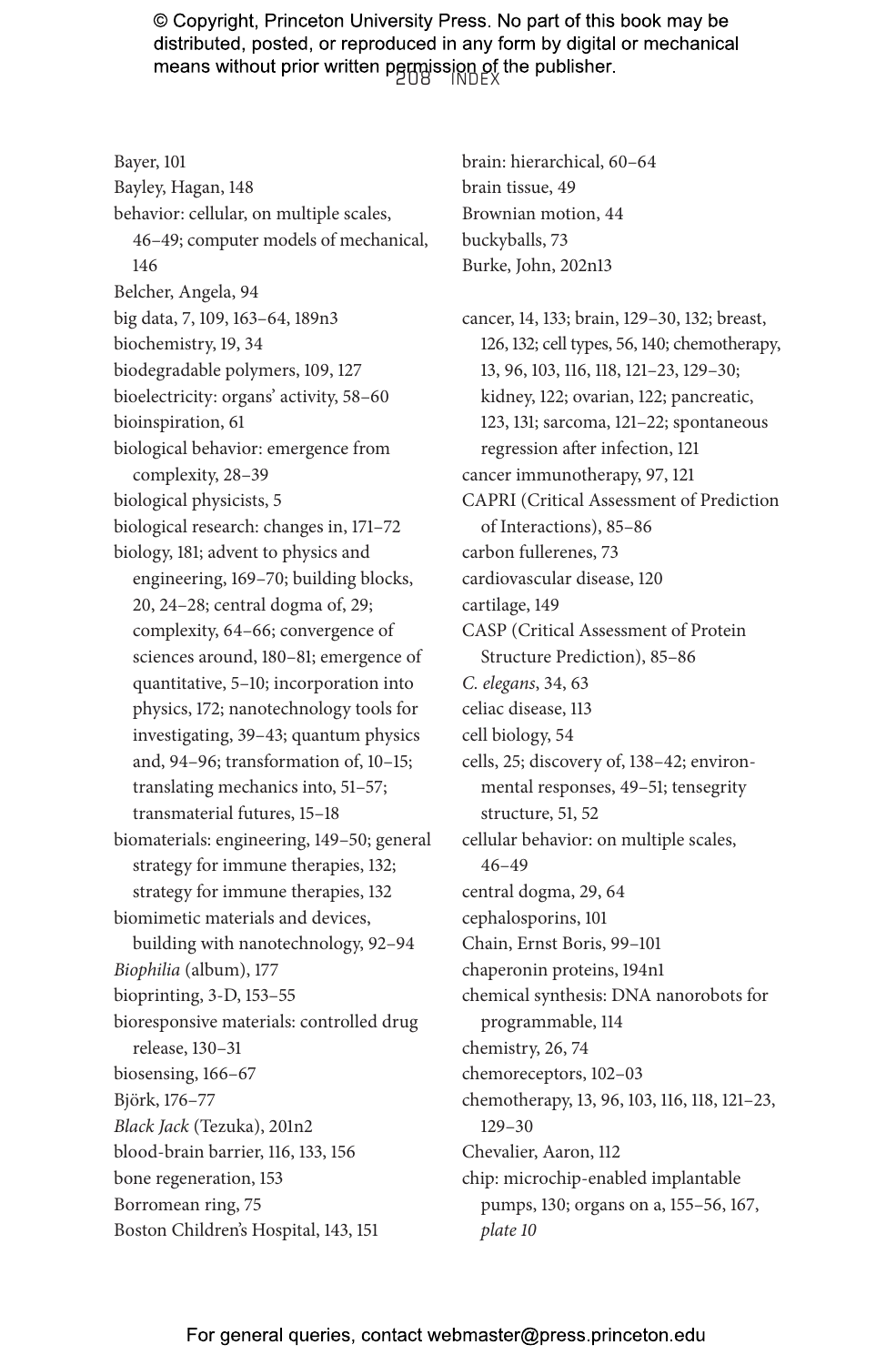cholera, 99 chondrocytes, 143 clathrin, 82, *plate 7* Cold Spring Harbor Laboratory, 192n10 Coley, William, 121–23, 199n23 collaboration: platforms and frameworks of, 17 collagen, 48 collective intelligences, 2 complexity, 32 computation, 23, 194n6 computational neuroscience, 59 computer science, 18, 65 conjugation, 105–7 cornea, 149 Cornforth, Rita, 198n6 Crick, Francis, 26, 27, 69, 89 CRISPR/Cas system: gene editing using, 126–27 Crohn's disease, 38 cryo-electron microscopy, 83 cystic fibrosis, 128 cytosine (C), 27, 73 cytoskeleton, 43, 51 Darwin, Charles, 34

da Vinci, Leonardo, 197n27 Dawkins, Richard, 28 DeepMind, Google, 60 dendritic cells, 124–25, 131 *de novo* design, 88, 88, 90 Department of Mathematical Engineering and Information Physics, University of Tokyo, 183 *Depth* (Escher), 71, 72 designer proteins, 12 diabetes, 115, 120, 129, 131 diarrhea, 102 diphtheria, 99 DIYbio.org, 175 DNA (deoxyribonucleic acid), 2, 4, 5, 7, 26; AFM image of DNA from *E. coli*

under tension, 53, *plate 2*; arrays, 75, 76–77; birth of nanotechnology, 69–71, 73; double helix of, 27; hierarchical assembly of, inside X chromosome, 52, 53; hierarchical construction of, 22; Human Genome Project, 34–36; knotting of, 194n5; making nanostructures with, 73–75; making RNA, 27; nanorobots, 77–78, 114; nanotechnology, 12–13, 68; origami, 76–77; scaling up DNA nanotechnology, 79–81; strings, 75; twisted ladder structure of, 27 DNA double crossovers (DXs), 75 DNA Melody, 176 DNA nanotechnology, 69–81 Dodson, Eleanor, 198n6 Drexler, K. Eric, 73, 91 drug delivery: biosensing and, 166–67; controlled release from polymeric materials, 128–30; controlled release using bioresponsive materials, 130–31; immunotherapy, 165; mathematical modeling, 134–35; nanocarriers, 117; nano-precise, 8; nanotechnology for targeted, 115–21; range of systems, 118; targeting cells, 133 drug design: designer proteins for, 111–13 drug discovery, 163; history of, 98–104 Dunn School of Pathology, 101 Dvir, Tal, 155 dynamics, 32

Eames, Charles, 22, *plate 1* Eames, Ray, 22, *plate 1* earlobes, 37 Earth, nanometer-size molecules in, 23–24 Ebers Papyrus, 198n7 Eccles, Sir John Carew, 193n31 Ehrlich, Paul, 102–3 Eichengrün, Arthur, 101, 198n8 Eigler, Don, 41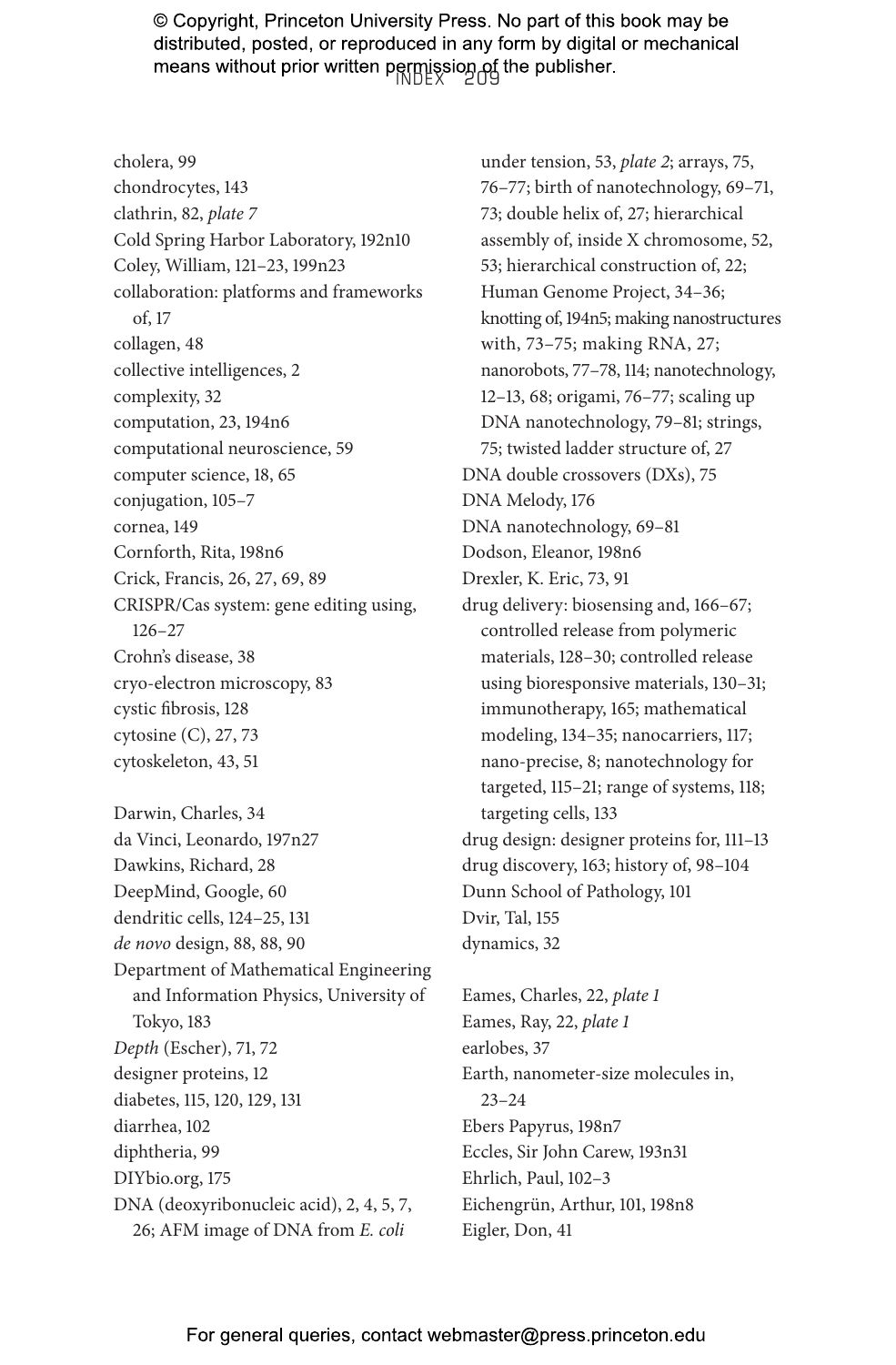electrical signals, mechanical signals and, 57–58 electrons, 33 electrospinning, 147 emergence: phenomenon of, 32 Emulate, 156 Enders, John, 140 endosome, 127 energy currency: ATP, 46 energy transport: genetically modified virus, 94, 95 engineering, 11, 18, 21, 65, 137; organs, 149–53 *Engines of Creation* (Drexler), 73, 91 England, Jeremy, 190n5 enhanced permeability and retention effect (EPR), 117–18 enso, 185 *Enso* (teamLab), 185, *plate 12* epigenetic labels, 53 equality: technology and, 177–81 Escher, M. C., 71, 72, 194n3 *Escherichia coli*, 88, 91, 108, 110, *plate 2* eukaryotes, 1, 189n1 evolution: of living structures, 23–24; optimizing nanostructures through, 91 extracellular matrix, 48, 50 extracellular matrix (ECM), 142–43, *plate 10*

FDA (Food and Drug Administration), 129–30, 144–45, 152 fear of technology, 16, 181, 182 Feynman, Richard, 11 fibroblasts, 143, 202n14 fish: Escher's robotic, 71, 72 Fleming, Alexander, 99 Florey, Howard, 99–101 Flu-Glue, 112 Folding@home, 86, 196n21 Foldit (computer program), 87, 174 Foldscope, 180

Folkman, Judah, 128 Foucault, Michel, 151, 160 fourth industrial revolution, 16, 171 FracTile Compiler, 79 *Frankenstein* (Shelley), 182 Franklin, Rosalind, 27 frugal design technology, 179 Fuller, Buckminster, 193n28 Galaxy Zoo, 86, 175 Gecko Biomedical, 93 gene delivery, nanoparticles for, 127–28 gene editing, nanoparticles for, 126–27 General and Plastic Surgery Devices Advisory Panel, 144 genes, 37 genetic mechanisms: conjugation, 105–07; mutations, 105 genetics, 19; diversity, 38–39; engineering, 202n17 genomics, 164 Gerhardt, Charles Frédéric, 101 germs, 98–99 Glennie, Evelyn, 57 glucose oxidase, *plate 9* Gluster, Jenny Pickworth, 198n6 Google, 60, 174 Gosling, Raymond, 27 Great Ormond Street Hospital (London), 176 Green, Glenn, 203n33 Green, Howard, 202n14 Green, W. T., 143 green chemistry, 110 Griffith-Cima, Linda, 153 guanine (G), 27, 73 Gurdon, Sir John, 141 Harrison, Ross, 139

Harvard Medical School, 128, 196n22 Harvard University, 51, 93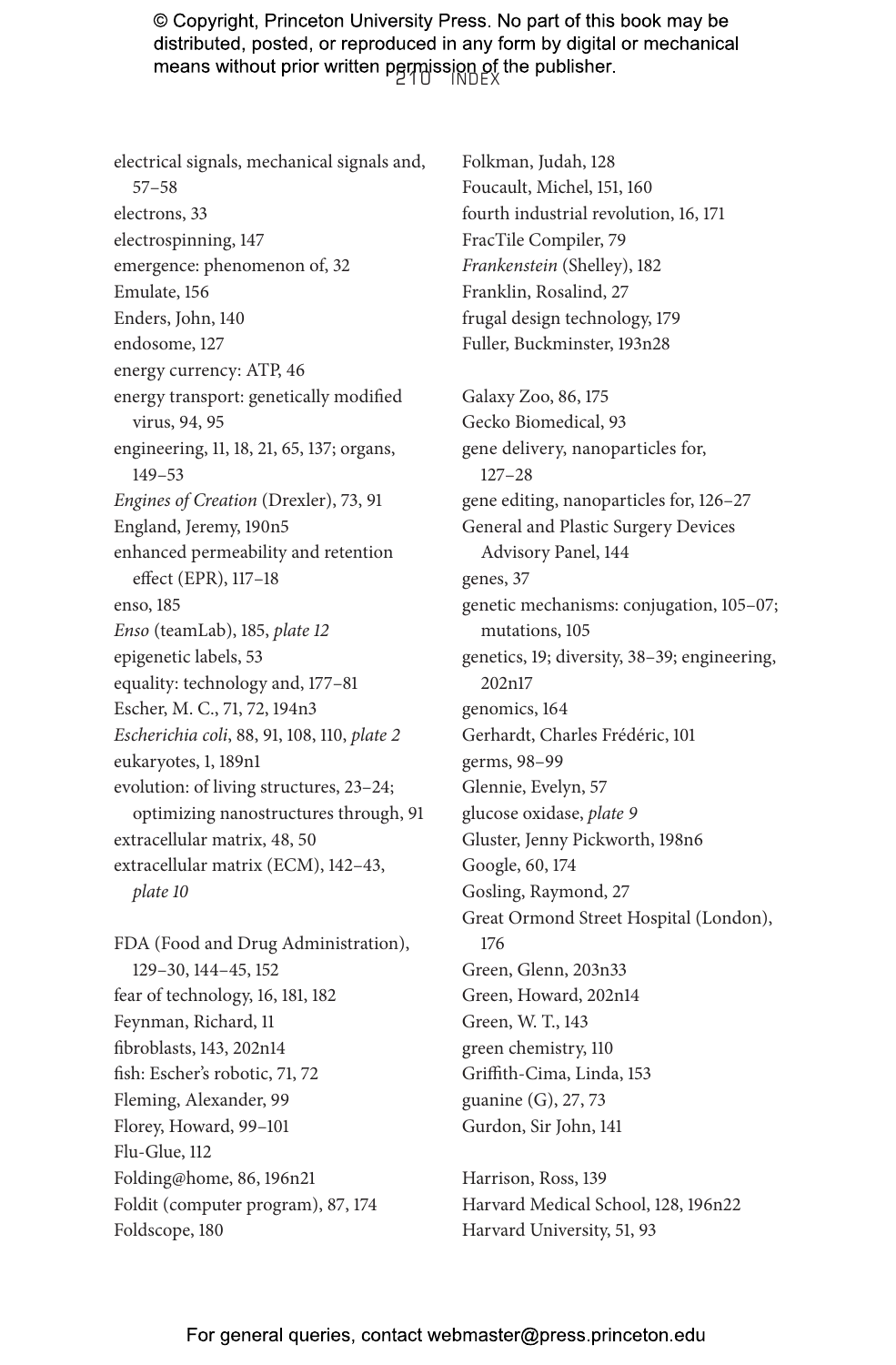HemoShear Therapeutics, 156 Hepregen, 156 hierarchical structure: of universe and life, 22–24 Higgs boson at CERN, 31, 85 Hippocrates, 110, 198n7 Hodgkin, Alan Lloyd, 193n31 Hodgkin, Dorothy Crowfoot, 100–101, 198n6 Hoffman, Felix, 101 Holliday, Robin, 194n2 Holliday junction, 70–71, 194n2 *Homo sapiens*, 34 Hooke, Robert, 25, 138, 191n8 Howard, Judith, 198n6 human creativity, 29 Human Genome Project, 34–36 humoral immunity, 125, 200n30 Huxley, Aldous, 182 Huxley, Andrew Fielding, 193n31 Huxleyan dystopias, 171 hyaluronic acid, 48 hydrophobic effect, 195n19

Ikea, 30 Immigration and Customs Enforcement (ICE), 174 immune cells, 56 immune system, 16; toward superenhanced, 132–35 immunotherapies, 14, 121, 131–32, 165 implants: immunotherapies, 131–32; microchip-enabled pump, 130 infrared microscopy, 47 Ingber, Donald, 51, 155 Inoko, Toshiyuki, 183 Institute for Protein Design, 112 insulin, 115, 131, 166, 198n6, *plate 9* integrins, 48, 50–52, 146 intelligences, 2 interconnected matter, *plate 6* International Diabetes Federation, 115

International Genetically Engineered Machine (iGEM), 112 Interpore's Pro Osteon, 144 iPhone, 30 Israel Institute of Technology, 141 Itskovitz, Joseph, 141

Jewett, Michael, 90

Karp, Jeffrey, 93 keratinocytes, 143, 202n14 kinesin, 81 King's College London, 27 Koch, Robert, 98, 102, 121 Kuhlman, Brian, 88 Kuma030, 113 KumaMax, 113

Langer, Robert, 128–30, 143–44 Large Hadron Collider at CERN, 31 laser scanning confocal microscopy, 109 Levin, Michael, 59, 157 Lewis, Sinclair, 139 life, hierarchical structure of, 22–24 lignin nanoparticles, 110 Lin, Wenbin, 125 Lister, Joseph, 99 Littleton, Cecily Darwin, 198n6 Loeb, Jacques, 139, 160 L'Oreal, 154 Low, Barbara, 198n6 Loyton, Sofie, 176

Mach, Ernst, 139 macroscale: mechanistic models, 9 malaria, 98, 197–98n2 Malpighi, Marcello, 190n1 Marks, Debora, 196n22 Massachusetts General Hospital, 202n13 materials science, 3, 18, 21, 54 mathematics, 74; models predicting behavior, 6, 9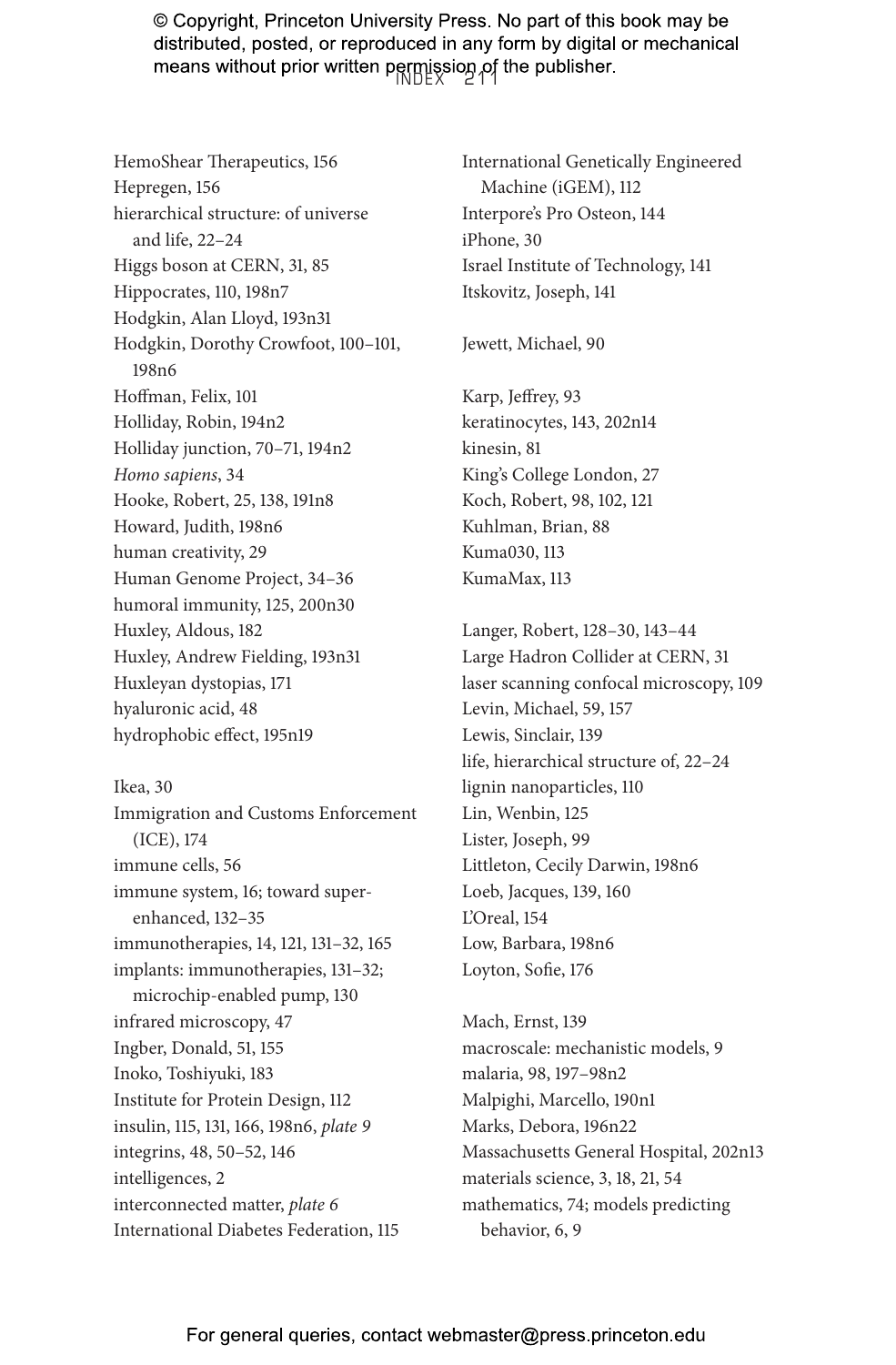Matter, 174, 205n1 mechanical engineering, 54, 74 mechanical signals, electrical signals and, 57–58 mechanistic models, 9, 14 mechanotransduction, 49, 51–57 medicine, 2–3, 21; biology and physics, 169; quantitative approach to, 7; research, 2–3; transformation of, 10–15 mesenchymal stem cells, 49–50 Message Passing Interface, 196n21 metabolomics, 164 methicillin, 106 *Micrographia* (Hooke), 138 microscale, mechanistic models, 8, 9 microscopy, 138, 191n7 Microsoft, 174 miracle drugs, 97, 102 MIT (Massachusetts Institute of Technology), 94, 125, 143, 202n13 MRSA (methicillin resistant *Staphylococcus aureus*), 106 Mulder, Gerardus Johannes, 191–92n9 *The Music of Life* (Noble), 190n2 mutation, 202n17 mutations, 105 myosin, 43–46, 81, *plate 3* mythology, Greek and Roman, 201n1

nanomedicine, 5, 13, 96, 162–63 nanoparticles: drug delivery, 116–18, 165; gene editing and gene delivery, 126–28 nanorobots: DNA (deoxyribonucleic acid), 77–78; programmable chemical synthesis, 114 nanoscale, 8; building blocks of life, 25; mechanistic models, 9 nanostructured materials: for tissue engineering, 147–48 nanotechnology, 162–63, 181; antibiotic resistance and, 104–11; assembly of molecules, 67–68; in biology and

medicine, 4–5; building biomimetic materials and devices with, 92–94; deployment of, 11; emergence of DNA, 12; emergence with DNA, RNA and proteins, 68; enhancing cancer immunotherapy, 121–26; penetration in marketplace, 199n12; quantum physics and biology, 94–96; scaling up DNA, 79–81; targeted drug delivery, 115–21; tissue engineers using, 145–46; tools of, 4–5; transformation of biology and medicine, 10–15 nanotechnology tools, 146; atomic force microscope (AFM), 42–43, 146; investigating biology, 39–43; scanning tunneling microscope (STM), 40–42; X–ray diffraction, 39–40 nanowires, 61, 63, *plate 6* Naples Zoological Station, 139 narcotic addiction, 129 National Center for Biotechnology Information, 83 National Museum of Emerging Science and Innovation, 184 Natural Computing, 65 *Nature Reviews Materials* (journal), 119 neuromorphic "artificial electronic brain", 61 Nobel Prize in Chemistry, 101, 198n6 Nobel Prize in Physiology or Medicine, 141, 193n31, 197n2 Noble, Denis, 190n2 Northwestern University, 90 nuclear magnetic resonance (NMR) spectroscopy, 83, 86

Okano, Teruo, 152, 203n30 Oken, Lorenz, 138 omnigenic model, 38 *On Growth and Form* (Thompson), 48 OpenWorm project, 63 ophthalmology, 149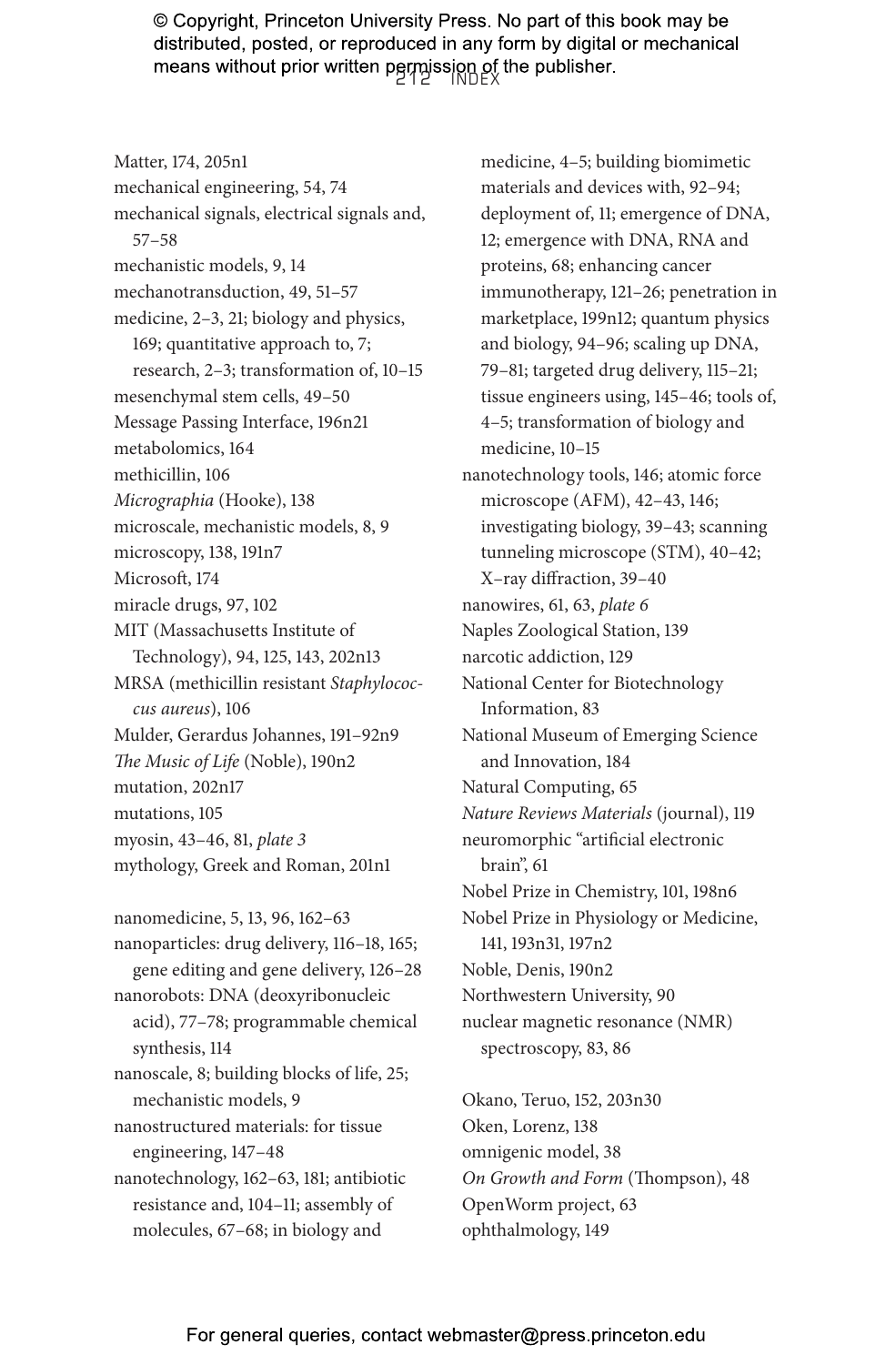optical microscopy, 26, 46, 109 optogenetics, 204n45 organ(s), 8; artificial materials for, 137–38; bioelectricity of activity of, 58–60; engineering, 149–53; organs-on-a-chip, 155–56, 167, *plate 10*; penis, 151–52; regeneration of, 136; repairing and replacing damaged, 14; tissues for, 152–53; transplantation, 137 Organogenesis, 145 organoids, 156–57 Organovo, 154 orthopedics, 149 Orwell, George, 182 osteoporosis, 130 OxSyBio, 148

Palucka, Karolina, 123 Pande, Vijay, 196n21 parathyroid hormone fragments, 130 Parker, Kevin Kit, 159, 169, *plate 11* Parkinson's disease, 83 passive tissue targeting, 117 Pasteur, Louis, 98–99, 121 patch, 130–31, 152; insulin-releasing, *plate 9* penicillin, 99–101, 106, 110 *Penicillium*, 99 penis, 151–52 Pentobra, 108–9 peptidoglycans, 107 persisters, 107–9 Petrarca, Francesco, 205n7 PET scans: imaging tumors, 3 pharmaceutical industries, 102–4 pharmacology, 34 *Physarum polycephalum*, 62, *plate 6* physics, 16, 65–66, 74; collective effects, 33; complexity of systems, 20–21; of life, 9, 18, 21; mechanics as branch of, 21; quantitative biology, 5–10

Pint of Science, 176 plague, 99 plasmids, 105 PlayStation 3s, 196n21 pluripotent stem cells, 138 pneumonia, 102 polycarbonate polymers, 109 polymeric materials, controlled release of drugs, 128–30 *Powers of Ten* (film), 22, 24, 32, 61, 63, 191n6, *plate 1* Project Maven, 174 protein(s), 2, 4, 5, 7; building blocks of life, 25; designer, 12, 68; designers, 90; early history of, 191–92n9; folding competition, 85–86; folding of, 82–84, 195n19, 196–97n22; folding problem of, 83, 85; integrins, 48, 50–52, 146; myosins, 43–46, 81, *plate 3*; nanoengineering, 68; nanotechnology, 68; rational drug design using designer, 111–13; RNA making, 27 protein crystallography, 40 Protein Data Bank, 83 protein nanotechnology, 81–91; design of specificity and complementarity of interactions, 89–90; field of, 68; folding competition, 85–89; natural proteins, 82; synthesizing proteins, 90–91; three-dimensional structure of proteins, 83–84 proteomics, 164 proteopathies, 83 *Pseudomonas aeruginosa*, 110 Pultz, Ingrid Swanson, 112–13

qīng hāo, 98, 197–98n2 quantitative biology, 65–66, 161–62; field of, 59–60; physics of life, 5–10 quantitative cell psychology, 47 quantitative measurement, 9 quantitative optical microscopy, 109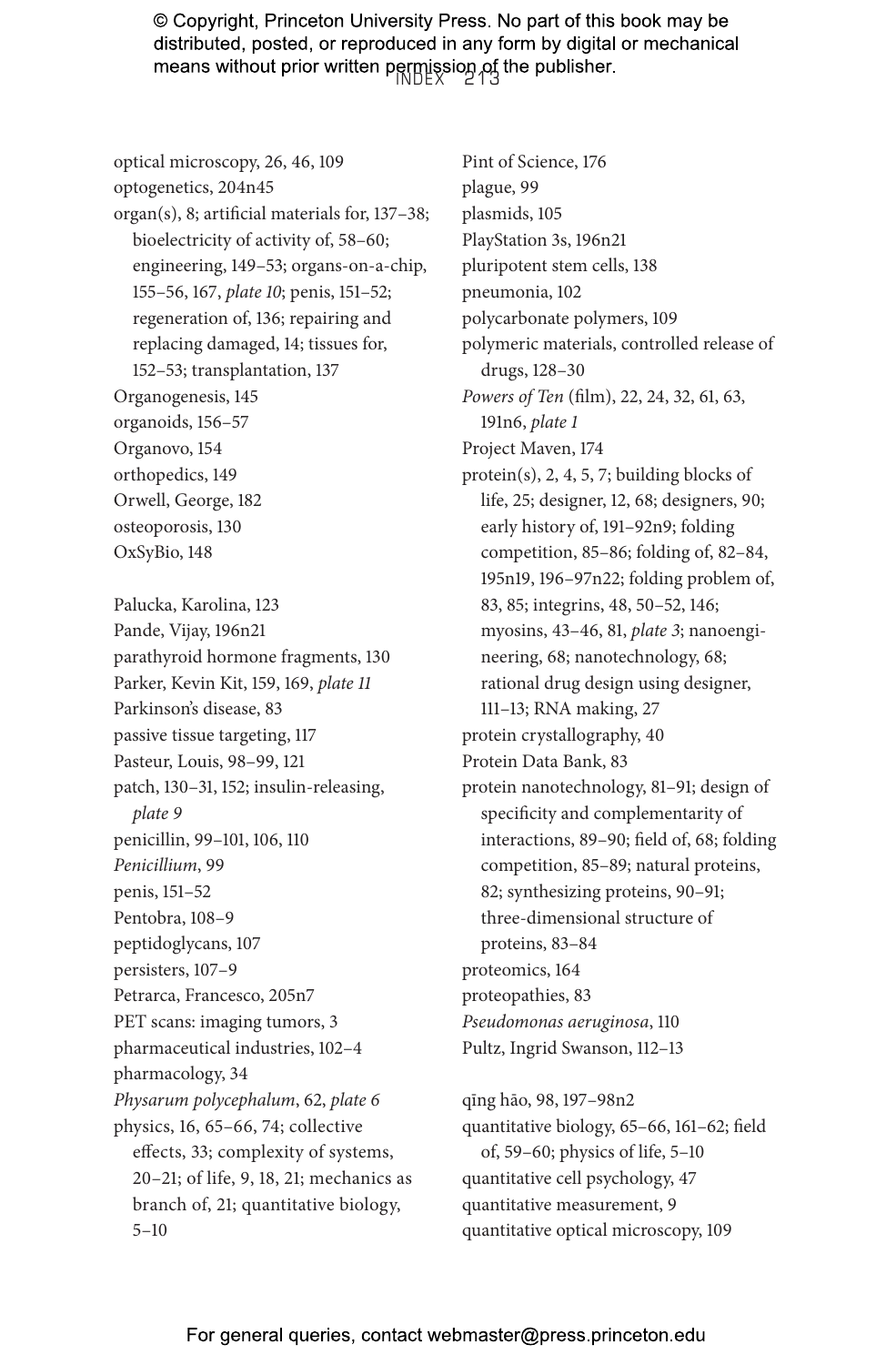quantum coherence, 94, 95 quantum corral, 41 quantum entanglement, 190n4 quantum mechanics, 8, 189–90n4 quantum physics, biology and, 94–96 quantum theory, 11–12, 32–33

rabies, 99 radiation therapy, 122 radical abundance, 178 raman microscopy, 47 Raspberry Pi computer, 179 Raspberry Pi Foundation, 179 rational design strategy, 103–4; designer proteins for, 111–13 recombinant protein expression, 88 reductionism, 24, 30, 31, 36, 61 regenerating tissues: biology, physics and mathematics, 156–58; Greek and Roman mythology, 201n1 respiratory syncytial virus (RSV), 113 Responsible Research and Innovation (RRI) agenda, 173 retransplantable teratocarcinoma, 140 rheumatoid arthritis, 38 Rich, Alex, 69, 70 RNA (ribonucleic acid), 26; DNA making, 27; genome, 91 Roberts, Margaret, 198n6 robotic fish-aeroplanes, *Depth* (wood engraving), 71, 72 robotics, 3, 181; biohybrid transmaterial robot, 159–60; DNA robot, 12; Doraemon cat-robot, 205n4; tissue-engineered stingray, 159, *plate 11*; unemployment and, 178–79 Rockefeller Foundation, 100 Rosetta, 86, 87, 88, 113, 196–97n22 Rosetta@home, 86–87, 111, 174 Rothemund, Paul, 76 roundworm *C. elegans*, 34, 63

sacculus, 107 Sachs, Julius, 139 salicylic acid, 101 *Salix* (willow trees), 101 Sander, Chris, 196n22 scanning tunneling microscope (STM), 73; investigating biology, 40–42; iron atoms, 41 schizophrenia, 38, 129 Schrödinger, Erwin, 36, 190n5 scientific culture, 162 scientific positivism, 139 Sedol, Lee, 60 Seeman, Ned, 70–71, 77 self-assembly: designer proteins for nanostructures, *plate 8*; nanoparticles, 109; nanoscale building blocks, 67–68 self-organized criticality, 62 self-transplantation, 141 semantics, 59 Shelley, Mary, 182 Shoemaker, Clara, 198n6 silver nanoparticles, 111, 199n12 single-stranded tile assembly (SST), 79–80 skin patches: monitoring disease, 131 slime mold *Physarum polycephalum*, 62, *plate 6* smart polymers, 130 Soapbox Science, 176 Somerville College, 100 Sony Xperia, 196n21 spinal cord injuries: tissue engineering for, 150 Spinoza, Baruch, 191n7 Stanford University, 196n21 *Staphylococcus aureus*, 106, 108 State University of New York, 70 statins, 97 Steinman, Ralph, 123 stem cells, 49–50; AFM imaging of live mesenchymal, *plate 4*; artificial materials controlling fate of, 145–47;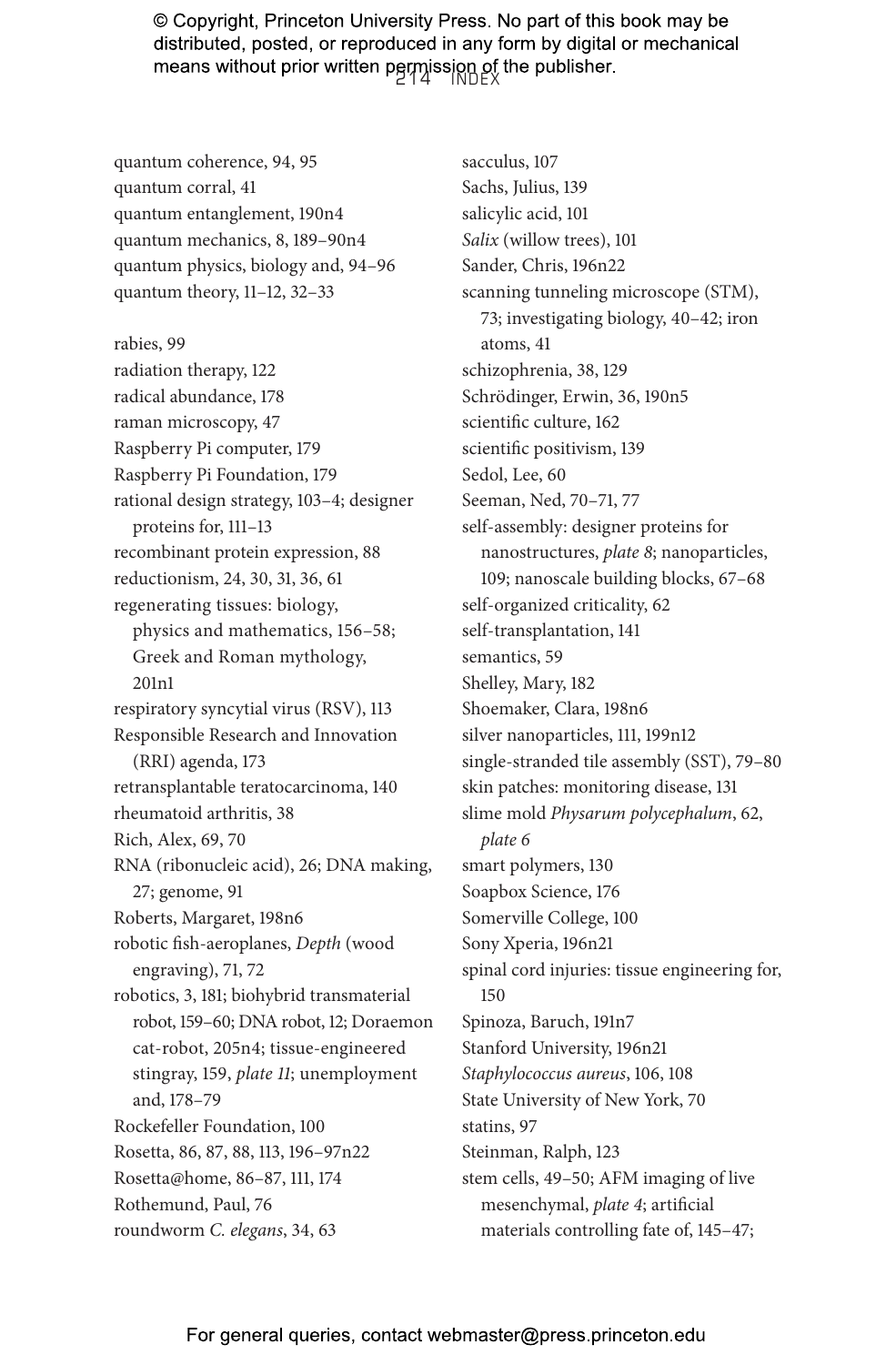discovery of, 138–42; isolation of mouse embryonic, 141; mechanostat during, differentiation, *plate 5*; pluripotent, 138; reaction to mechanical forces, *plate 5*; vascularized tissue constructs, *plate 10* stingray, robotic tissue-engineered, 159, *plate 11 Streptococcus pyogenes*, 122 Sumner, James, 70 superconductivity, 33 super-enhanced human immune system, 14 superfluidity, 33 sweet wormwood, 98 synchrotron X-ray scattering and spectroscopy, 109

Tamiflu, 112 teamLab Inc., 183–86, *plate 12* technological cultures, scientist striving for new, 173–77 technology: creating visions of positive future, 182–85; equality and, 177–81 Tech Workers Coalition, 174 Tel Aviv University, 154 tensegrity: term, 193n28 tensegrity structure: cells, 51, 52 teratocarcinomas, 140 teratomas, 140 tetanus, 99 Tezuka, Osamu, 201n2 Thatcher, Margaret, 198n6 theranostics, 119 thermal motion, 44 Thompson, D'Arcy Wentworth, 47–48 Thompson, James, 141 three-dimensional (3-D) bioprinting, 153–55 Thunberg, Greta, 186 thymine (T), 27, 73 tissue(s), 8; models of, 15; regeneration, 137

tissue engineering, 14, 137; age of discovery, 160; 3-D bioprinting, 153–55; early, 142–45; medicine and biology, 167–68; nanostructured materials for, 147–48; regenerating tissues, 156–58; spinal cord injuries, 150 tissue engineering app, 146 tobramycin, 108 Top7 globular protein, 88 topoisomerases, 194n5 tracheobronchomalacia (TBM), 153 trait control, earlobes, 37 transcriptomics, 164 transduction, 105 transmaterial: futures, 15–18 transplantation, 158; organs, 137 Tu, Youyou, 197–98n2 tuberculosis, 102 tumors, PET scans for imaging, 3 twisted ladder structure, DNA molecule, 27

Under the Microscope project, 176 unicellular organisms, evolution of, 23–24 universe: hierarchical structure of, 22–24; organizational principles of, 162 University of Cambridge, 26 University of Chicago, 139 University of London, 102 University of Michigan, 203n33 University of North Carolina, 88 University of Tokyo, 183 University of Washington, 86, 111, 112 U.S. Department of Defense, 174

Vacanti, Joseph, 143–44 Vacanti mouse, 144, 153 vaccination, 97 vaccines, 99, 113, 131 Vane, John, 102